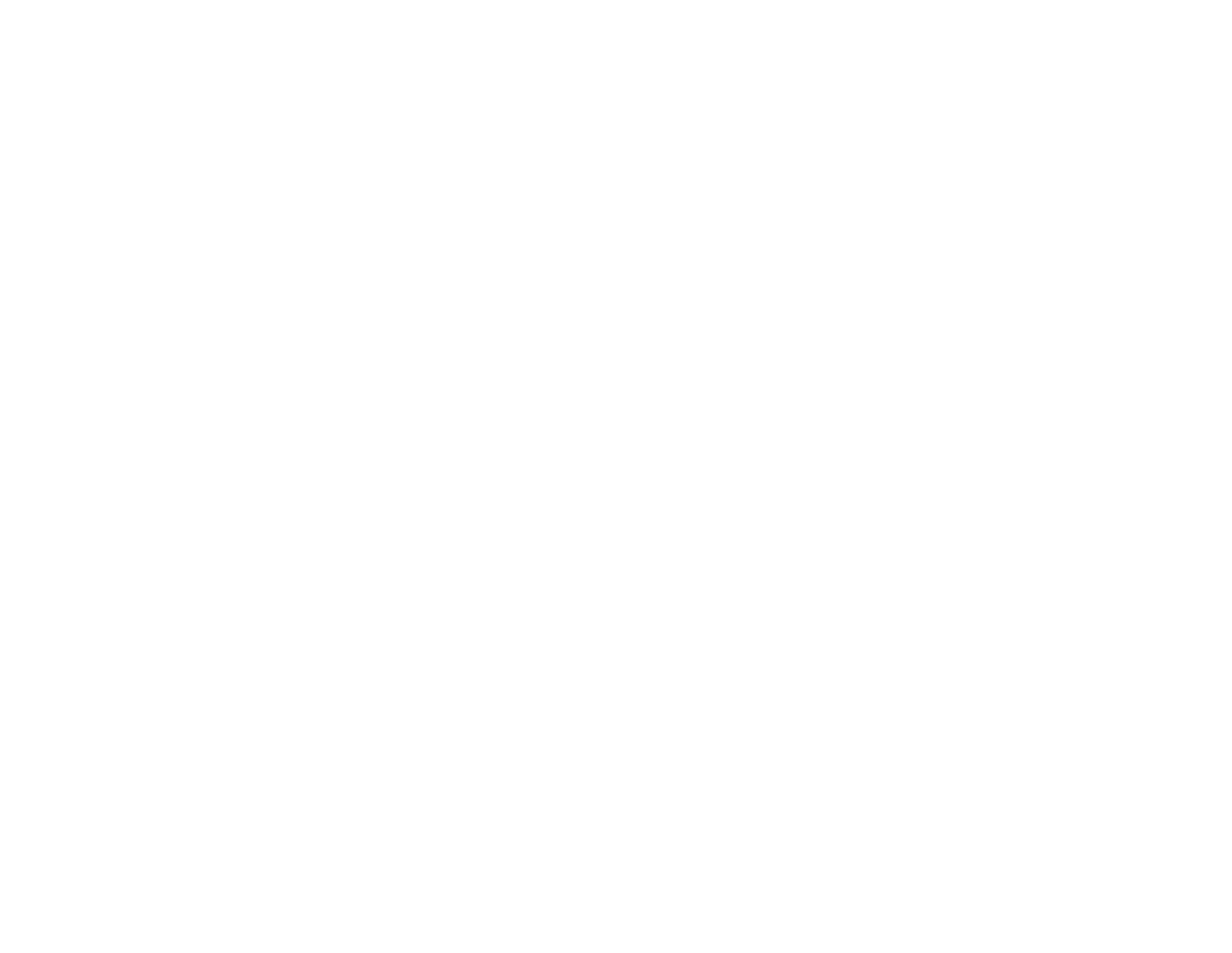### **Contents**

| Introduction.                                                                                                             |    |
|---------------------------------------------------------------------------------------------------------------------------|----|
| <b>Definitions</b>                                                                                                        | 3  |
|                                                                                                                           | 6  |
| <b>Exclusions</b>                                                                                                         |    |
|                                                                                                                           | 8  |
| 2009 Airplane Accidents                                                                                                   | 10 |
| Departures, Flight Hours, and Jet Airplanes in Service <u>Communication and the service</u> of the service of the service | 15 |
|                                                                                                                           | 16 |
| Accident Summary by Injury and Damage <b>Constant Construction Construction</b> Construction Construction Construction    | 17 |
|                                                                                                                           | 18 |
|                                                                                                                           | 19 |
| 10-Year Accident Rates by Type of Operation                                                                               | 20 |
| <b>Accident Rates by Airplane Type</b>                                                                                    | 21 |
| Fatal Accidents and Onboard Fatalities by Phase of Flight                                                                 | 22 |
| Fatalities by CAST/ICAO Common Taxonomy Team (CICTT) Aviation Occurrence Categories _______________                       | 23 |
| CAST/ICAO Common Taxonomy Team (CICTT) Aviation Occurrence Categories                                                     | 24 |

Published by: Aviation Safety Boeing Commercial Airplanes P.O. Box 3707 M/S 67-TCSeattle, Washington 98124-2207, U.S.A. (425) 237-3086 E-mail: statsum@boeing.com http://www.boeing.com/news/techissues/pdf/statsum.pdf July 2010

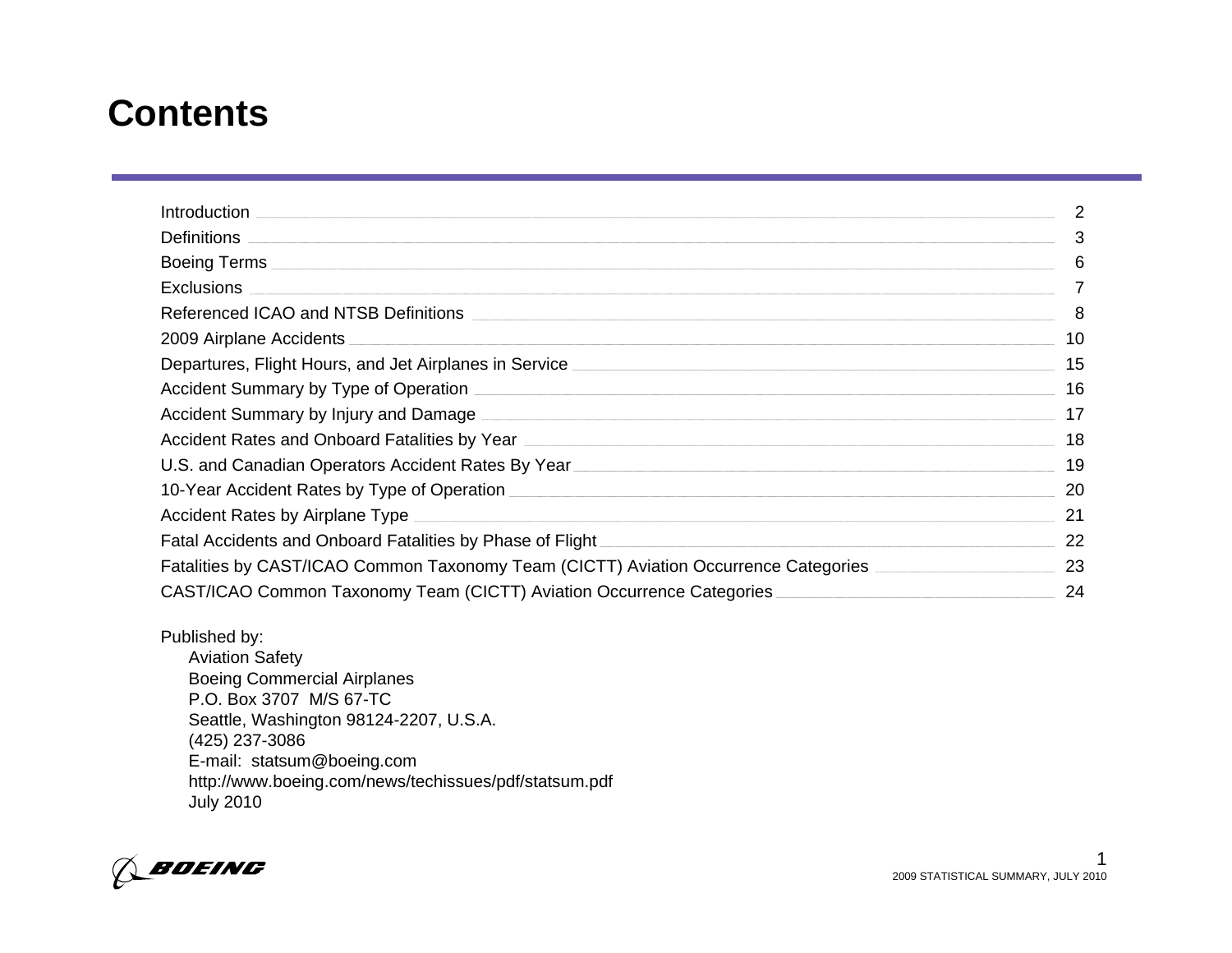### **Introduction**

The accident statistics presented in this summary are confined to worldwide commercial jet airplanes that are heavier than 60,000 pounds maximum gross weight. Within that set of airplanes, there are two groups excluded:

- 1) Airplanes manufactured in the Commonwealth of Independent States (CIS) or the Union of Soviet Socialist Republics (USSR) are excluded because of the lack of operational data; and
- 2) Commercial airplanes operated in military service. (However, if a military-owned commercial jet transport is used for civilian commercial service, those data will be included in this summary.)

The following airplanes are included in the statistics:

| 717     | DC-8        | A300             | <b>BAe 146</b>      | $F-28$ | Concorde | L-1011 | <b>BAC 1-11</b> | Comet 4     |
|---------|-------------|------------------|---------------------|--------|----------|--------|-----------------|-------------|
| 707/720 | $DC-9$      | A300-600         | Avro RJ-70/-85/-100 | $F-70$ |          |        |                 | Trident     |
| 727     | DC-10/MD-10 | A310             | CRJ-700/-900        | F-100  |          |        |                 | Caravelle   |
| 737     | MD-11       | A320/321/319/318 | EMB-170/-175/-190   |        |          |        |                 | Mercure     |
| 747     | MD-80/-90   | A330             |                     |        |          |        |                 | CV-880/-990 |
| 757     |             | A340             |                     |        |          |        |                 | $VC-10$     |
| 767     |             | A380             |                     |        |          |        |                 |             |
| 777     |             |                  |                     |        |          |        |                 |             |

Flight operations data for Boeing airplanes are developed internally from airline operator reports. Flight operations data for non-Boeing airplanes are compiled from www.ascendworldwide.com, by Ascend. The source of jet airplane inventory data is Jet Information Services, Inc.

Accident data are obtained, when available, from government accident reports. Otherwise, information is from operators, manufacturers, various government and private information services, and press accounts.

Readers may note that cumulative accident totals from year to year may not exactly correlate with the expected change from the previous year's accidents. This is a result of periodic audits of the entire accident history for updates to the data.

Definitions related to development of statistics in this summary are primarily based on corresponding International Civil Aviation Organization (ICAO), National Transportation Safety Board (NTSB), and Flight Safety Foundation (FSF) terms as explained in the next section.

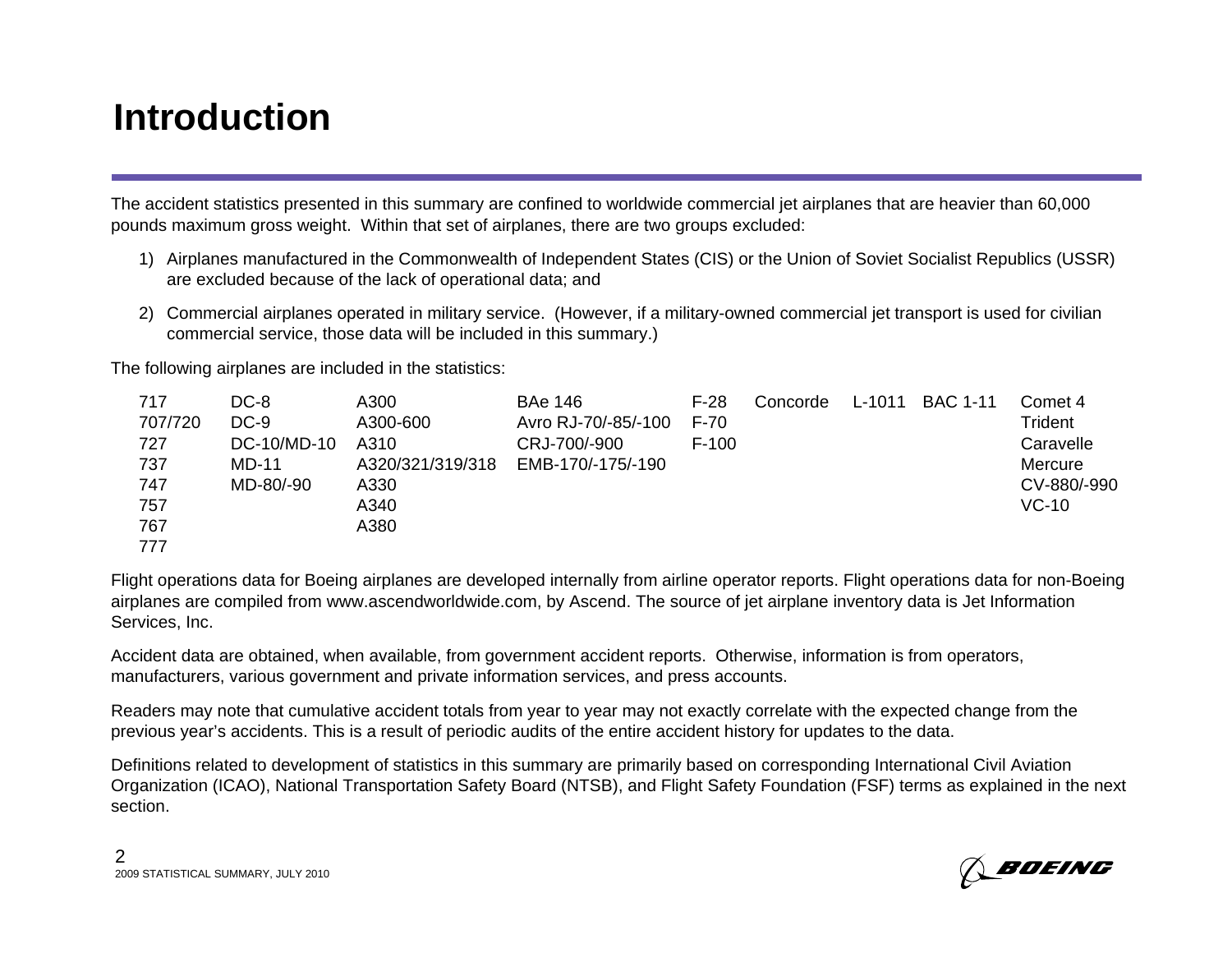### **Definitions**

**Airplane Accident:** An occurrence associated with the operation of an airplane that takes place between the time any person boards the airplane with the intention of flight and such time as all such persons have disembarked, in which:

- Death or serious injury results from:
	- Being in the airplane; or
	- Direct contact with the airplane or anything attached thereto; or
	- Direct exposure to jet blast;
	- **Excluding:**
		- Fatal and nonfatal injuries from natural causes; and
		- Fatal and nonfatal self-inflicted injuries or injuries inflicted by other persons; and
		- Fatal and nonfatal injuries of stowaways hiding outside the areas normally available to the passengers and crew; and
		- Nonfatal injuries resulting from atmospheric turbulence, maneuvering, loose objects, boarding, disembarking, evacuation, and maintenance and servicing; and
		- Nonfatal injuries to persons not aboard the airplane; or
- The airplane sustains substantial damage; or
- The airplane is missing or is completely inaccessible.

The following occurrences are **not** considered airplane accidents – those that are the result of experimental test flights or the result of a hostile action, including sabotage, hijacking, terrorism, and military action.

*Note: This is generally consistent with the ICAO and the NTSB definition of an accident (see the Referenced ICAO and NTSB Definitions section). The differences are:* 

- *1) The ICAO and NTSB references to "aircraft" were changed to "airplane" and references to propellers and rotors were eliminated; and*
- *2) This publication excludes events that result in nonfatal injuries from atmospheric turbulence, maneuvering, etc.; nonfatal injuries to persons not aboard the airplane; and any events that result from an experimental test flight or from hostile action, such as sabotage, hijacking, terrorism, and military action.*

*Note: Within this publication, the term "accident" is used interchangeably with "airplane accident."*

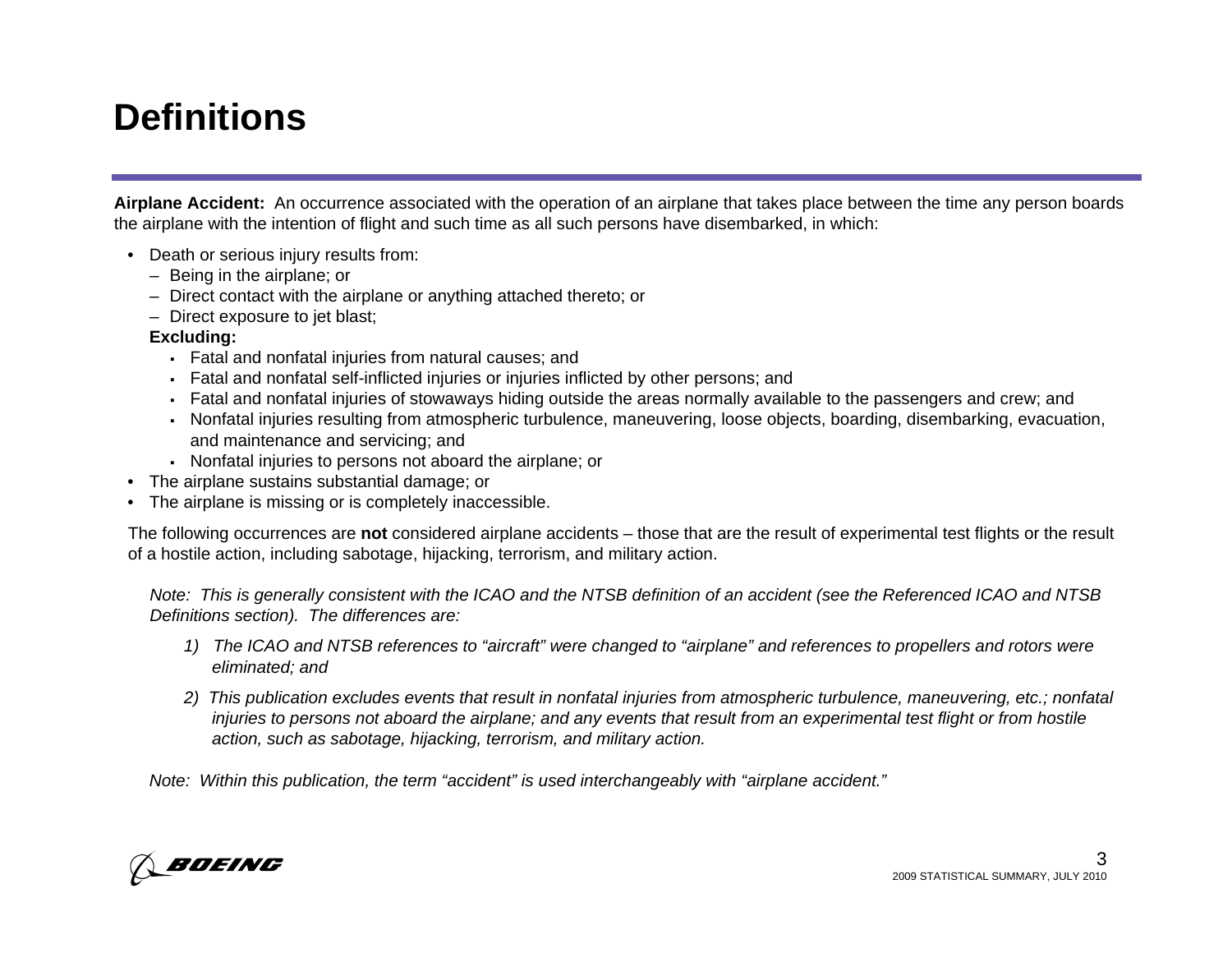**Destroyed:** The estimated or likely cost of repairs would have exceeded 50 percent of the new value of the airplane had it still been in production at the time of the accident.

*Note: This definition is consistent with the FSF definition. NTSB defines "destroyed" as damaged due to impact, fire, or in-flight failures to an extent not economically repairable.*

**Fatal Injury:** Any injury that results in death within 30 days of the accident.

*Note: This is consistent with both the ICAO and the NTSB definitions.*

**Major Accident:** An accident in which any of three conditions is met:

- The airplane was destroyed; or
- There were multiple fatalities; or
- There was one fatality and the airplane was substantially damaged.

*Note: This definition is consistent with the NTSB definition. It is also generally consistent with FSF, except that FSF confines multiple fatalities to occupants. ICAO does not normally define the term "major accident".* 

**Serious Injury:** An injury which is sustained by a person in an accident and which:

- Requires hospitalization for more than 48 hours, commencing within seven days from the date the injury was received; or
- Results in a fracture of any bone (except simple fractures of fingers, toes, or nose); or
- Involves lacerations which cause severe hemorrhage, nerve, muscle, or tendon damage; or
- Involves injury to any internal organ; or
- Involves second- or third-degree burns, or any burns affecting more than 5 percent of the body surface; or
- Involves verified exposure to infectious substances or injurious radiation.

*Note: This is consistent with the ICAO definition. It is also consistent with NTSB's except for the last bullet item, which is not included in the NTSB definition.*

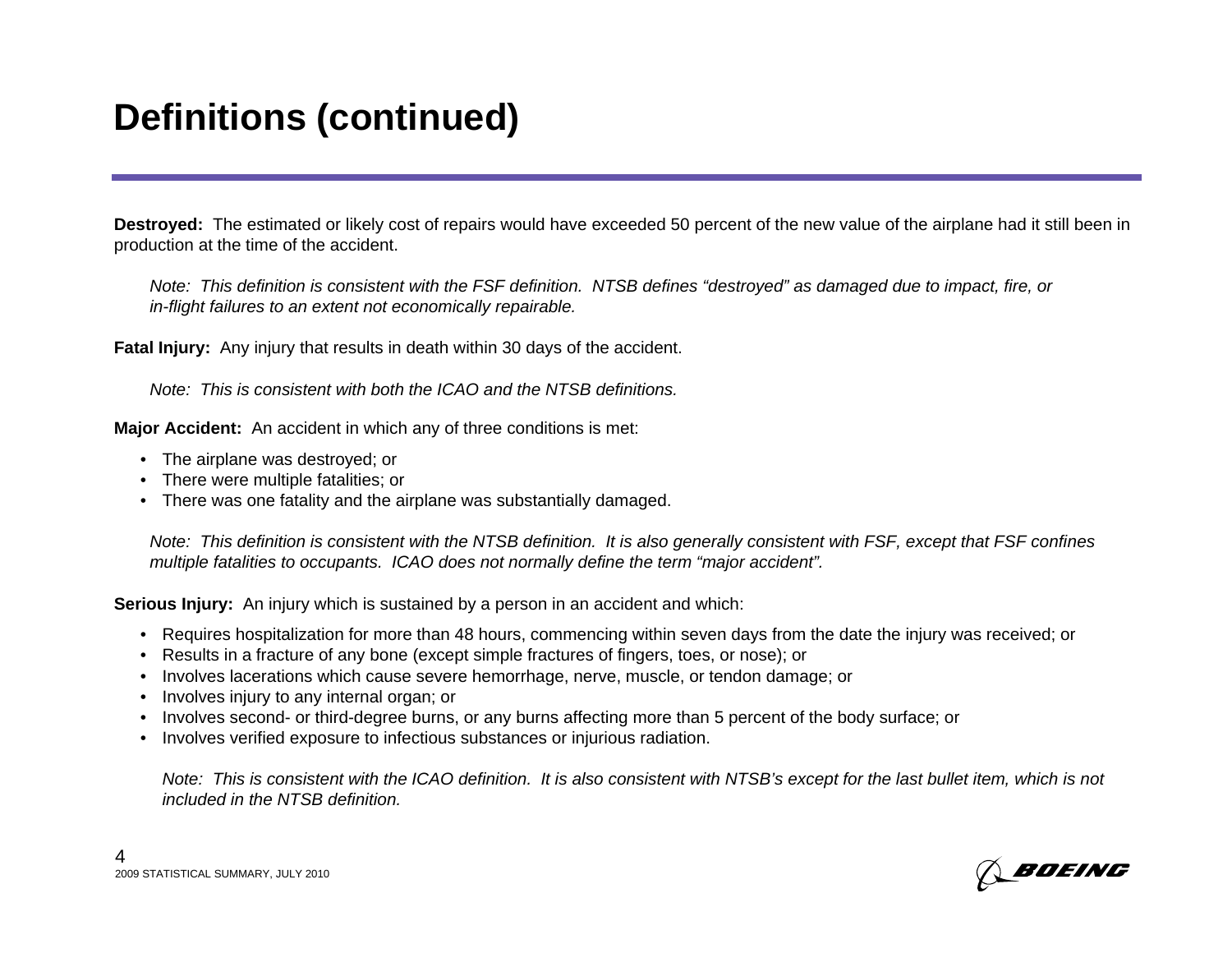# **Definitions (continued)**

**Substantial Damage:** Damage or failure which adversely affects the structural strength, performance, or flight characteristics of the airplane, and which would normally require major repair or replacement of the affected component. Substantial damage is **not** considered to be:

- Engine failure or damage limited to an engine if only one engine fails or is damaged
- Bent fairings or cowlings
- Dents in the skin
- Small puncture holes in the skin
- Damage to wheels
- Damage to tires
- Damage to flaps
- Damage to engine accessories
- Damage to brakes
- Damage to wingtips
- *Note 1. This is generally consistent with the NTSB definition of substantial damage except: 1) It deletes reference to "puncture holes in the fabric" and "ground damage to rotor or propeller blades"; and 2) It deletes "damage to landing gear" from the list of items not considered to be substantial damage.*
- *Note 2. ICAO does not define the term substantial damage. Still, the above definition is generally consistent with the ICAO definition of structural damage contained within part (b) of the ICAO accident definition.*

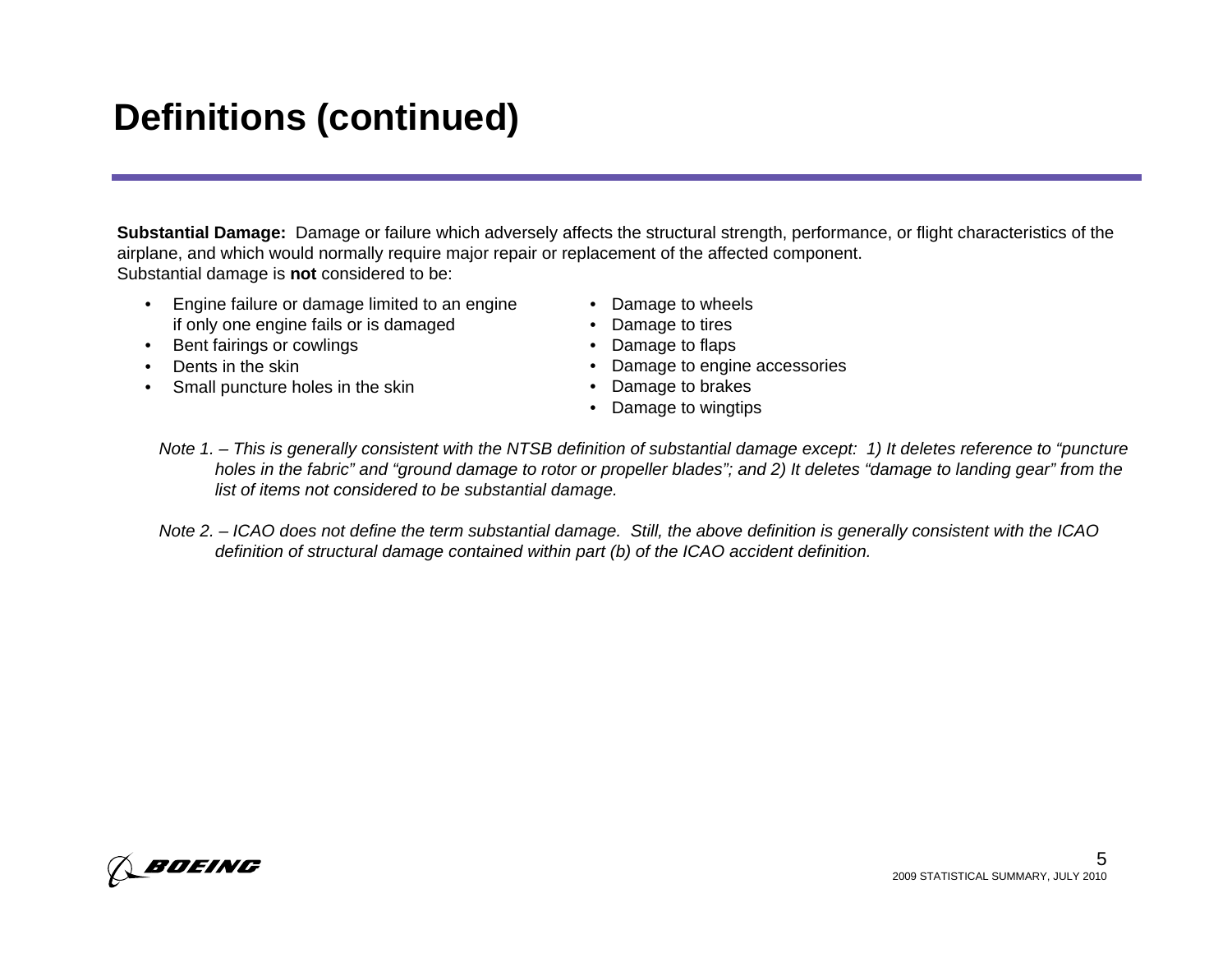### **Boeing Terms**

**The terms on this page were created by Boeing for this publication and do not have corresponding equivalents in ICAO, NTSB, etc.**

**Accident Rates:** In general, this expression is a measure of accidents per million departures. Departures (or flight cycles) are used as the basis for calculating rates, since there is a stronger statistical correlation between accidents and departures than there is between accidents and flight hours, or between accidents and the number of airplanes in service, or between accidents and passenger miles or freight miles. Airplane departures data are continually updated and revised as new information and estimating processes become available. These form the baseline for the measure of accident rates and, as a consequence, rates may vary between editions of this publication.

**Airplane Collisions:** Events involving two or more airplanes are counted as separate events, one for each airplane. For example, destruction of two airplanes in a collision is considered to be two separate accidents.

**Fatal Accident:** An accident that results in fatal injury.

**Hull Loss:** Airplane totally destroyed or damaged and not repaired. Hull loss also includes but is not limited to events in which:

- The airplane is missing; or
- The search for the wreckage has been terminated without it being located; or
- The airplane is completely inaccessible.

*Note: Neither ICAO nor NTSB has a definition for hull loss.*

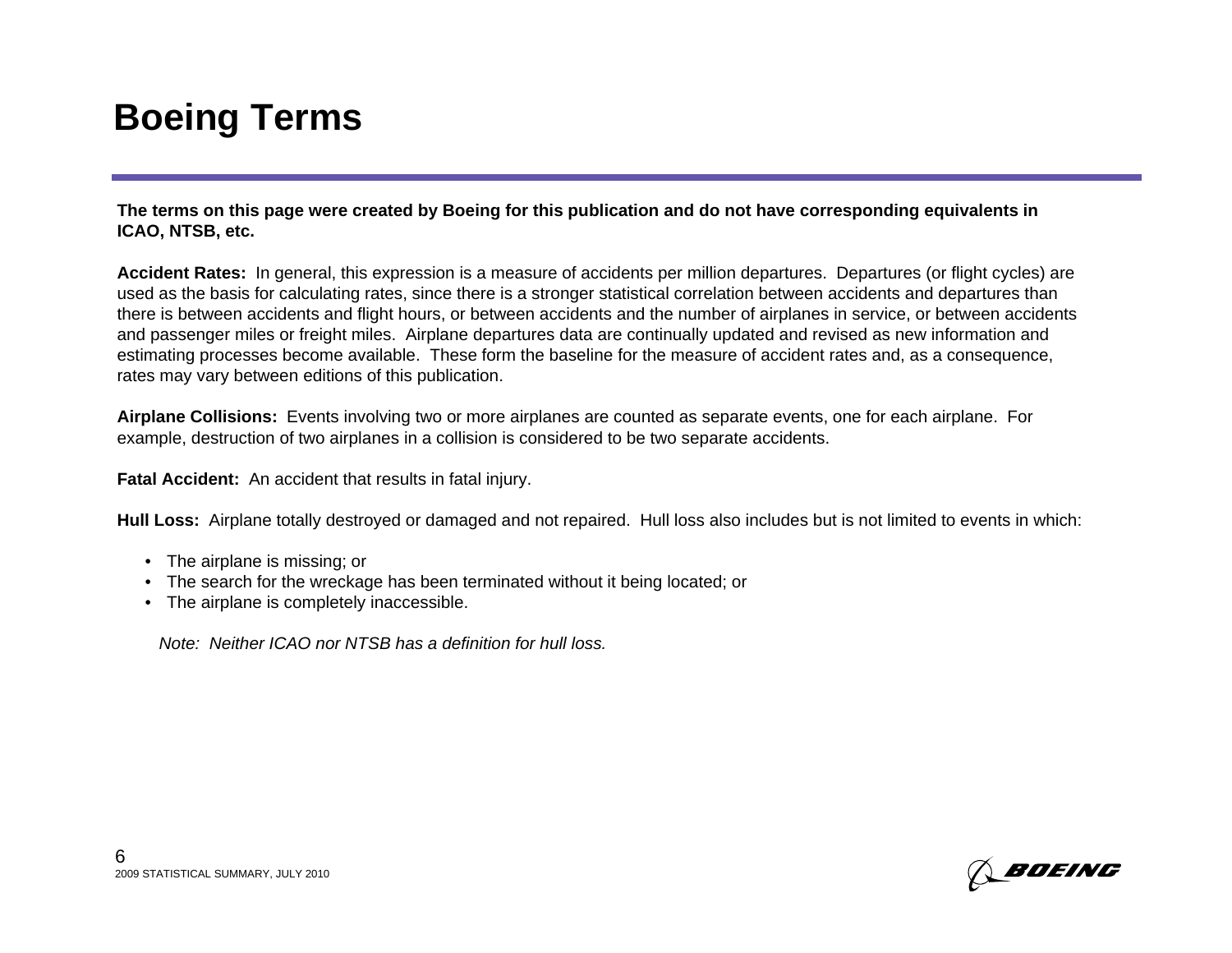### **Exclusions**

**Certain airplanes and events are excluded from consideration as accidents in this summary. This is a complete list of those exclusions.**

#### **Excluded Airplanes**

Airplanes manufactured in the Commonwealth of Independent States (CIS) or the Union of Soviet Socialist Republics (USSR) are excluded because of the lack of operational data. Commercial airplanes operated in military service are also excluded. (However, if a military-owned commercial jet transport is used for civilian commercial service, those data are included in this summary.)

#### **Excluded Events**

- Fatal and nonfatal injuries from natural causes;
- Fatal and nonfatal self-inflicted injuries or injuries inflicted by other persons;
- Fatal and nonfatal injuries of stowaways hiding outside the areas normally available to the passengers and crew;
- Nonfatal injuries resulting from atmospheric turbulence, maneuvering, loose objects, boarding, disembarking, evacuation, and maintenance and servicing;
- Nonfatal injuries to persons not aboard the airplane;
- Experimental test flights (however, maintenance test flights, ferry, positioning, training, and demonstration flights are not excluded);
- Sabotage, hijacking, terrorism, and military action.

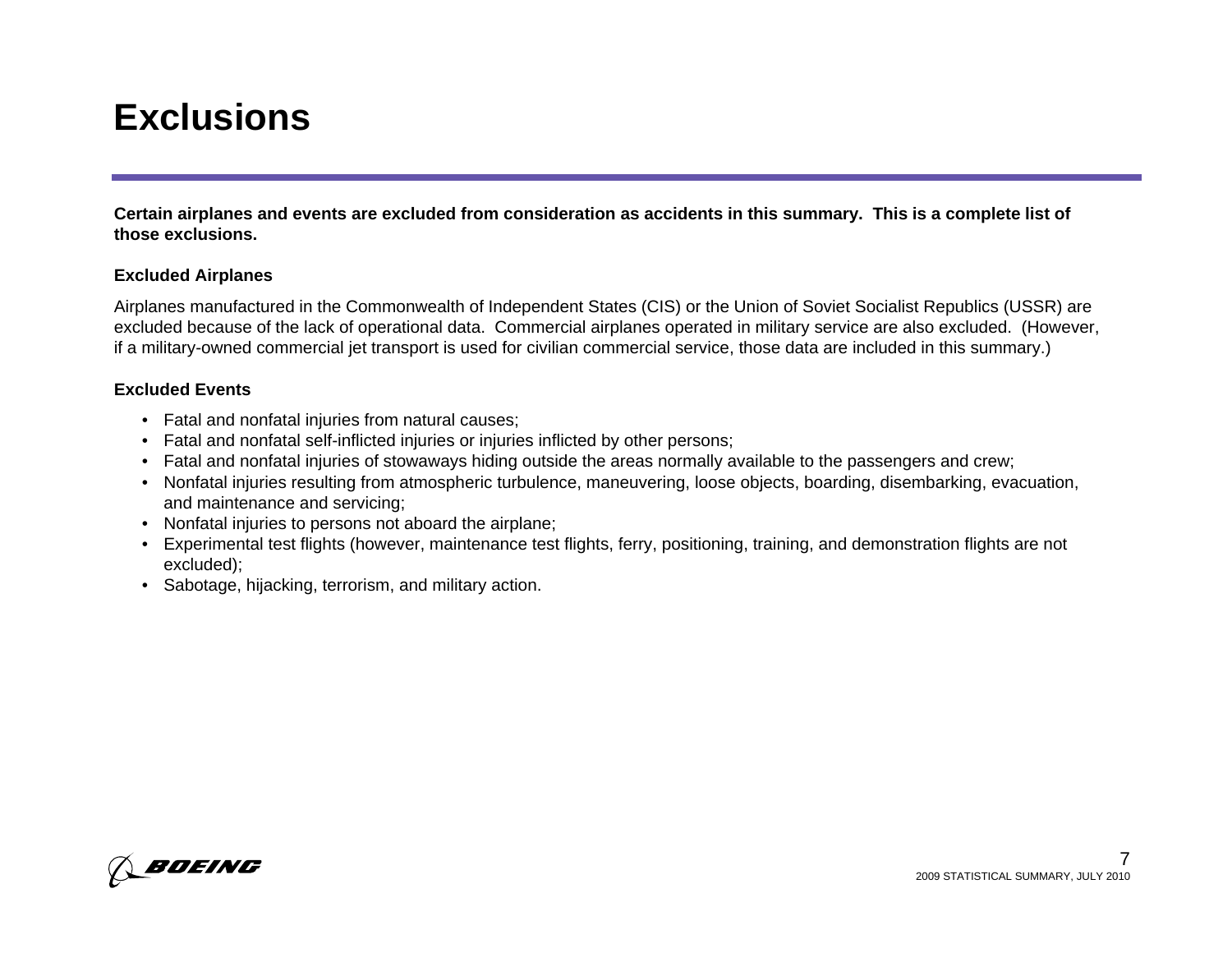# **Referenced ICAO and NTSB Definitions**

**International Civil Aviation Organization (ICAO) and National Transportation Safety Board (NTSB) definitions are included below for reference.**

#### **Accident**

ICAO defines an **accident** as follows:

An occurrence associated with the operation of an aircraft which takes place between the time any person boards the aircraft with the intention of flight until such time as all such persons have disembarked, in which:

- a) A person is fatally or seriously injured as a result of:
	- Being in the aircraft, or
	- Direct contact with any part of the aircraft, including parts which have become detached from the aircraft, or
	- Direct exposure to jet blast,

except when the injuries are from natural causes, self-inflicted or inflicted by other persons, or when the injuries are to stowaways hiding outside the areas normally available to the passengers and crew; or

- b) The aircraft sustains damage or structural failure which:
	- Adversely affects the structural strength, performance, or flight characteristics of the aircraft, and
	- Would normally require major repair or replacement of the affected component, except for engine failure or damage, when the damage is limited to the engine, its cowlings or accessories; or for damage limited to propellers, wing tips, antennas, tires, brakes, fairings, small dents or puncture holes in the aircraft skin; or
- c) The aircraft is missing or is completely inaccessible.

#### NTSB defines an **aircraft accident** as follows:

Aircraft accident means an occurrence associated with the operation of an aircraft which takes place between the time any person boards the aircraft with the intention of flight and all such persons have disembarked, and in which any person suffers death or serious injury, or in which the aircraft receives substantial damage.

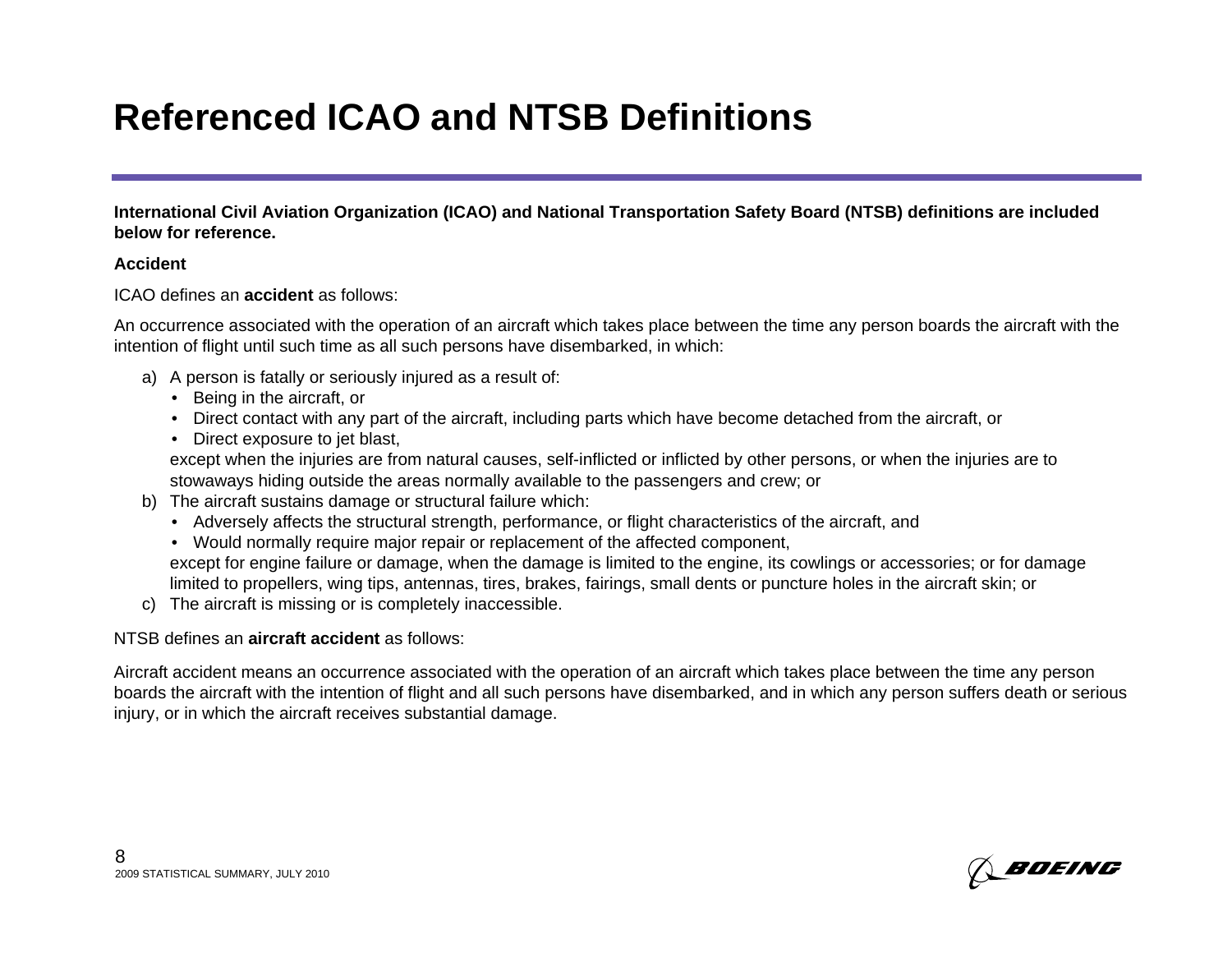# **Referenced ICAO and NTSB Definitions (continued)**

#### **Serious Injury**

ICAO defines **serious injury** as follows:

An injury which is sustained by a person in an accident and which:

- a) Requires hospitalization for more than 48 hours, commencing within seven days from the date the injury was received; or
- b) Results in a fracture of any bone (except simple fractures of fingers, toes, or nose); or
- c) Involves lacerations which cause severe hemorrhage, nerve, muscle, or tendon damage; or
- d) Involves injury to any internal organ; or
- e) Involves second or third degree burns, or any burns affecting more than 5 percent of the body surface; or
- f) Involves verified exposure to infectious substances or injurious radiation.

#### NTSB defines **serious injury** as follows:

Serious injury means any injury which:

- 1) Requires hospitalization for more than 48 hours, commencing within 7 days from the date the injury was received;
- 2) Results in a fracture of any bone (except simple fractures of fingers, toes, or nose);
- 3) Causes severe hemorrhages, nerve, muscle, or tendon damage;
- 4) Involves any internal organ; or
- 5) Involves second- or third-degree burns, or any burns affecting more than 5 percent of the body surface.

#### **Substantial Damage**

#### NTSB defines **substantial damage** as follows:

Damage or failure that adversely affects the structural strength, performance, or flight characteristics of the aircraft, and that would normally require major repair or replacement of the affected component. Engine failure or damage limited to an engine if only one engine fails or is damaged, bent fairings or cowling, dented skin, small puncture holes in the skin or fabric, ground damage to rotor or propeller blades, and damage to landing gear, wheels, tires, flaps, engine accessories, brakes, or wingtips are not considered "substantial damage."

ICAO does not define the term **substantial damage**.

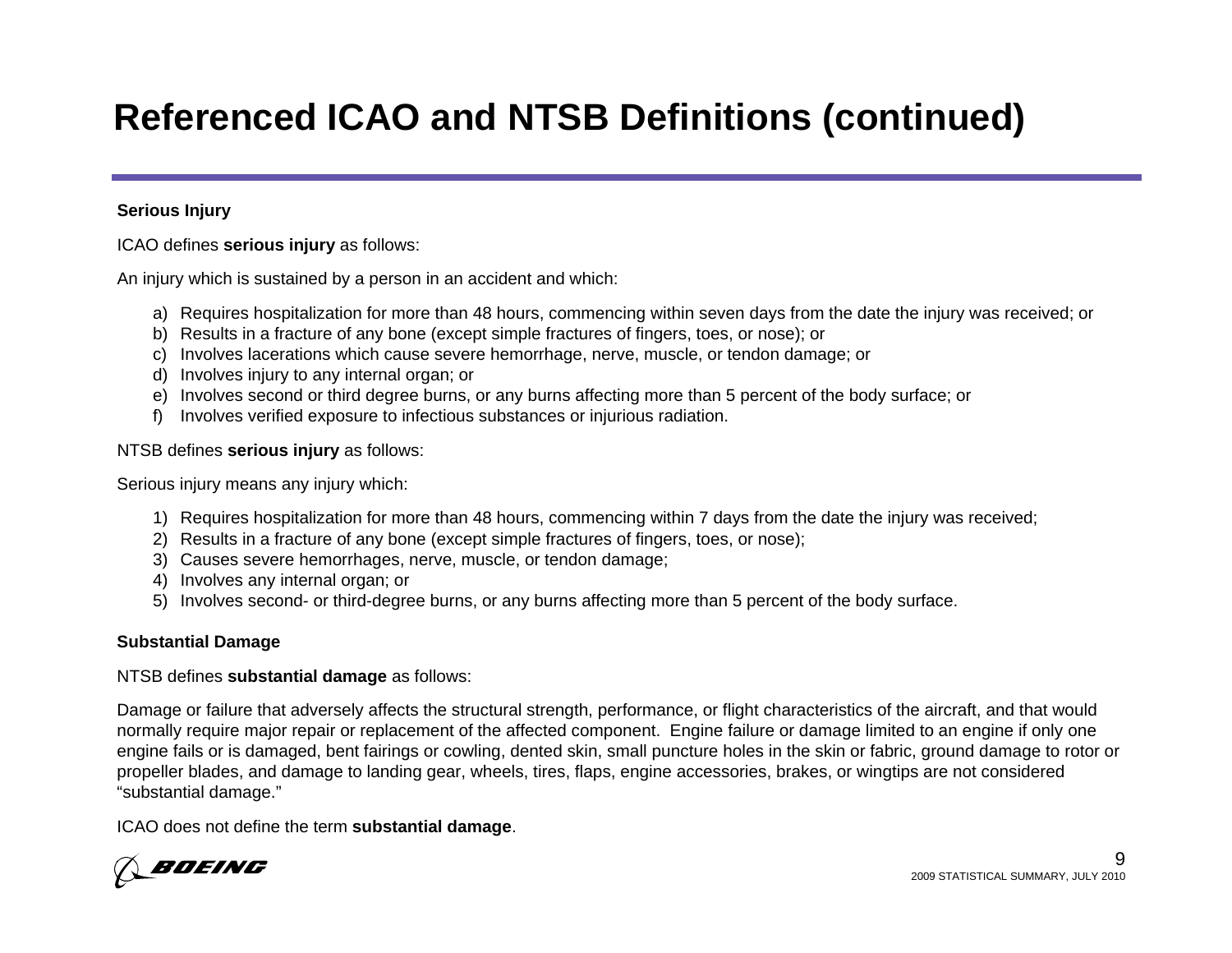| Event<br>Date | Airline                          | Model<br>(A/P Age<br>in Years) | <b>Type of</b><br>Operation | Accident<br>Location          | Phase<br>of Flight | <b>Event Description</b>                                                                                                                                                                                   | Damage<br>Category | Hull<br>$L$ <sub>os</sub> $s$ | Injury<br>Category | <b>Onboard Fatalities</b><br>/ Occupants<br>(External Fatalities) | Major<br>Accident |
|---------------|----------------------------------|--------------------------------|-----------------------------|-------------------------------|--------------------|------------------------------------------------------------------------------------------------------------------------------------------------------------------------------------------------------------|--------------------|-------------------------------|--------------------|-------------------------------------------------------------------|-------------------|
| 6-Jan-09      | China<br>Southern                | 777-200<br>(10)                | Sched<br>Pax                | (over)<br>Pacific Ocean       | Cruise             | A flight attendant sustained a broken ankle after footing was lost on<br>the access ladder to the lower lobe attendant crew rest area.                                                                     |                    |                               | Serious            |                                                                   |                   |
| 15-Jan-09     | <b>Aidinne</b><br>US.<br>Airways | A320<br>(9)                    | Sched<br>Pax                | New Jersey,<br><b>USA</b>     | Climb              | Shortly after takeoff, the airplane sustained multiple bird strikes. The<br>airplane lost thrust to both engines and ditched in the Hudson River.                                                          | Destroyed          | X                             | Serious            |                                                                   | X                 |
| 17-Jan-09     | Iran Air                         | $F-100$<br>(18)                | Sched<br>Pax                | Yazd,<br>Iran                 | Parked             | After gate arrival, the airplane's forward fuselage was struck by an<br>ambulift There were no injuries.                                                                                                   | Substantial        |                               |                    |                                                                   |                   |
| 19-Jan-09     | Iran Air                         | $F-100$<br>(16)                | Sched<br>Pax                | Tehran,<br>Iran               | Landing            | The airplane's right main landing gear failed and collapsed on or<br>shortly after touchdown. The airplane veered off the right side of the<br>runway onto the grass. There were no injuries.              | Substantial        | X                             |                    |                                                                   |                   |
| 9-Feb-09      | Air<br>Mediter ranee             | A321<br>(2)                    | Sched<br>Pax                | Paris,<br>France              | Landing            | After landing, the airplane overshot the runway turnoff onto the<br>taxiway and ran onto soft ground. Both engines sustained FOD.<br>There were no injuries.                                               | Substantial        |                               |                    |                                                                   |                   |
| 13-Feb-09     | <b>BA</b><br>CityFlyer           | RJ-100<br>(11)                 | Sched<br>Pax                | Landon,<br>United Kingdom     | Landing            | The airplane sustained damage when its nose landing gear collapsed<br>during landing. Several minor injuries occurred during emergency<br>evacuation.                                                      | Substantial        | X                             |                    |                                                                   |                   |
| 16-Feb-09     | Air<br>Algerie                   | 737-400<br>(11)                | Charter<br>Pax              | In Aménas.<br>Algeria         | Landing            | After multiple landing attempts in poor weather the airplane over ran<br>the runway, stopping on soft ground beyond the end of the runway.<br>Several minor injuries occurred during emergency evacuation. | Substantial        |                               |                    |                                                                   |                   |
| 19-Feb-09     | Atlasjet<br>Airlines             | A320<br>(11)                   | Sched<br>Pax                | Istanbul,<br>Turkey           | Tow                | During pushback from the gate, the towbar failed sending the<br>airplane rolling backwards down a slight slope. The horizontal<br>stabilizer struck a light pole. There were no injuries.                  | Substantial        |                               |                    |                                                                   |                   |
| 23-Feb-09     | Royal<br>Air Maroc               | 737-800<br>(<1)                | Sched<br>Pax                | Medina,<br>Saudi Arabia       | Takeoff            | The airplane sustained damage to the lower aft fuselage after a tail<br>strike during takeoff. There were no injuries.                                                                                     | Substantial        |                               |                    |                                                                   |                   |
| 23-Feb-09     | Lion Air                         | MD-90<br>(12)                  | Sched<br>Pax                | Batam,<br>Indonesia           | Landing            | The crew was unable to extend the nose landing gear, and the<br>airplane landed nose gear up. The airplane came to a stop on the<br>runway and was safely evacuated with no reported injuries.             | Substantial        |                               |                    |                                                                   |                   |
| 25-Feb-09     | Turkish<br>Airlines              | 737-800<br>(6)                 | Sched<br>Pax                | Amsterdam.<br>The Netherlands | Landing            | The airplane crashed during landing approach, coming down in open<br>ground short of the runway threshold.                                                                                                 | Destroyed          | X                             | Fatal              | 9/135<br>(0)                                                      | X                 |
| 2-Mar-09      | <b>City Jet</b>                  | <b>RJ-85</b><br>(10)           | Sched<br>Pax                | Dublin,<br>Ireland            | Tow                | During a non-standard pushback operation, the tug jackknifed, the<br>tow bar broke and the airplane suffered damage when it struck the<br>tug. There were no injuries.                                     | Substantial        |                               |                    |                                                                   |                   |

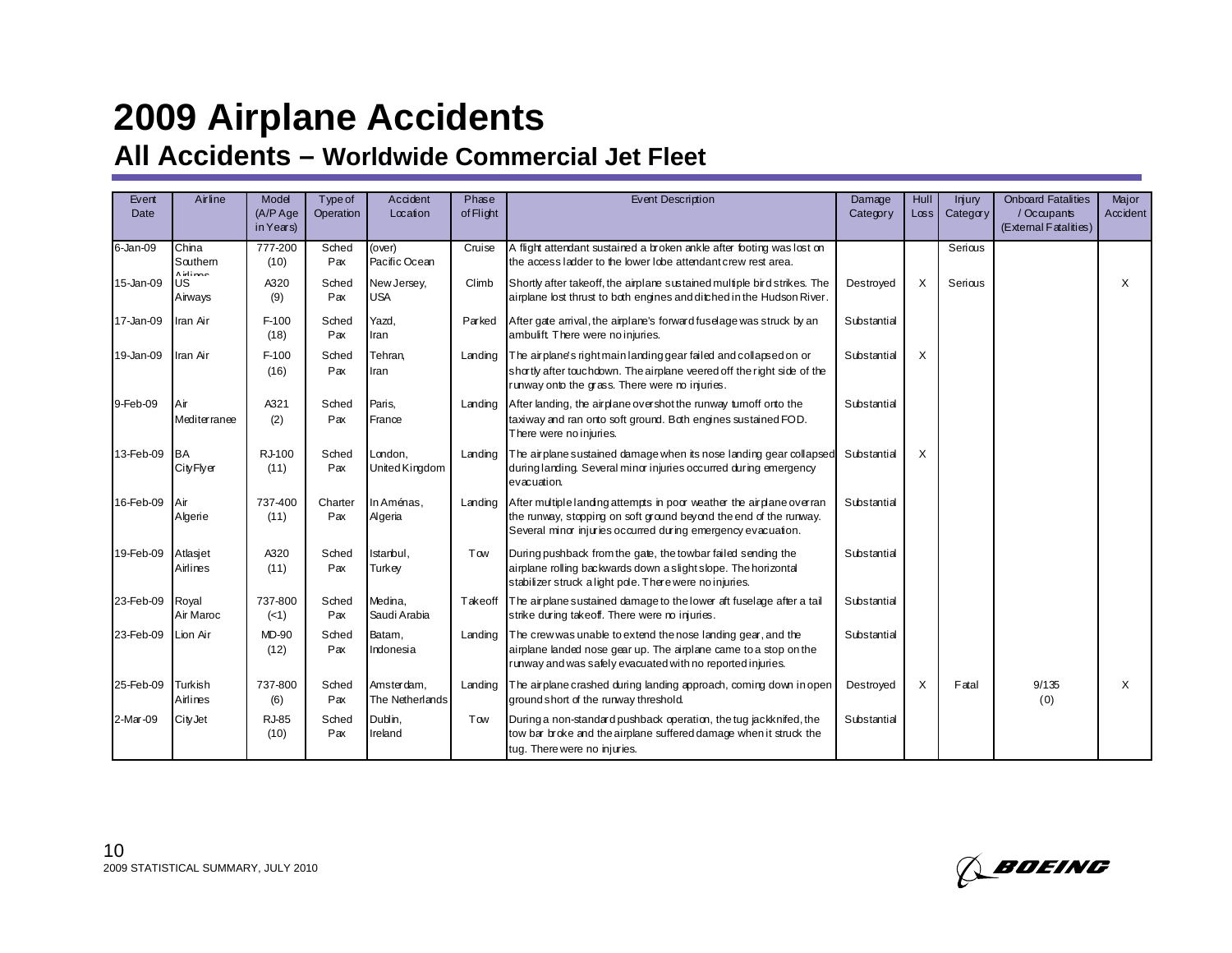| Event     | Airline               | Model                  | Type of              | Accident                       | Phase     | <b>Event Description</b>                                                                                                                                                                                                                                                         |             | Hull                    | Injury   | <b>Onboard Fatalities</b>            | Major                   |
|-----------|-----------------------|------------------------|----------------------|--------------------------------|-----------|----------------------------------------------------------------------------------------------------------------------------------------------------------------------------------------------------------------------------------------------------------------------------------|-------------|-------------------------|----------|--------------------------------------|-------------------------|
| Date      |                       | (A/P Age<br>in Years)  | Operation            | Location                       | of Flight |                                                                                                                                                                                                                                                                                  | Category    | $L\alpha s$             | Category | / Occupants<br>(External Fatalities) | Accident                |
| 9-Mar-09  | Lion Air              | MD-90<br>(11)          | Sched<br>Pax         | <b>Jakarta</b><br>Indonesia    | Landing   | The airplane veered off the runway after landing in heavy rain and<br>strong winds. The main landing gear collapsed and separated from<br>the airplane. There were no injuries.                                                                                                  | Destroyed   | $\overline{\mathsf{x}}$ |          |                                      | $\overline{\mathsf{x}}$ |
| 20-Mar-09 | Emirates              | A340<br>(4)            | Sched<br>Pax         | Melbourne,<br>Australia        | Takeoff   | On take off, the airplane's nose failed to lift off at $V_R$ . The first officer<br>pulled harder and the tail struck the ground. After liftoff, the crew<br>made an immediate turnback. An incorrect takeoff weight had been<br>used. There were no injuries.                   | Substantial |                         |          |                                      |                         |
| 23-Mar-09 | FedEx                 | <b>MD-11</b><br>(15)   | Sched<br>Carop       | Tokyo,<br>Japan                | Landing   | After a hard landing, the aircraft bounced then touched down, nose<br>Destroyed<br>gear first. During the accident sequence, the left wing fractured<br>inboard of the left main landing gear attach fitting. The aircraft rolled,<br>became inverted, and was consumed by fire. |             | $\times$                | Fatal    | 2/2<br>(0)                           | $\times$                |
| 4-Apr-09  | Air China             | A321<br>(< 1)          | Sched<br>Pax         | Beijing,<br>China              | Landing   | The airplane bounced on landing, then hit hard in a nose high<br>attitude, striking the tail. The flight crew initiated a go-around and<br>returned. There were no injuries.                                                                                                     | Substantial |                         |          |                                      |                         |
| 9-Apr-09  | Aviastar<br>Mandiri   | <b>BAe 146</b><br>(18) | Charter<br>$C$ ar op | (near) Wamena,<br>Indonesia    |           | Approach After a low altitude missed approach, the airplane impacted a hill<br>near the airport while attempting to land.                                                                                                                                                        | Destroyed   | X                       | Fatal    | 6/6<br>(0)                           | $\times$                |
| 12-Apr-09 | <b>Wizz Air</b>       | A320<br>(3)            | Sched<br>Pax         | Timisoara,<br>Romania          | Landing   | The airplane was damaged during a nose gear-first hard landing.<br>There were no injuries.                                                                                                                                                                                       | Substantial |                         |          |                                      |                         |
| 16-Apr-09 | Jade<br>Cargo Int'l   | 747-400<br>(2)         | Sched<br>Cargp       | Incheon,<br>South Korea        | Landing   | Onlanding, the No. 4 engine failed to go into reverse thrust when<br>selected. When reversers were stowed, the No. 4 engine thrust<br>increased significantly, causing the airplane to veer left and off the<br>runway. There were no injuries.                                  | Substantial |                         |          |                                      |                         |
| 20-Apr-09 | Royal<br>Air Maroc    | 767-300                | Sched<br>Pax         | New York,<br><b>USA</b>        | Landing   | The airplane was damaged during a hard landing. There were no<br>iniuries.                                                                                                                                                                                                       | Substantial |                         |          |                                      |                         |
| 27-Apr-09 | Magni-<br>charters    | (7)<br>737-200<br>(26) | Charter<br>Pax       | Guadalajara,<br>Mexico         | Landing   | The crew was unable to extend the landing gear, and the airplane<br>was damaged after landing gear up. Some minor injuries occurred<br>during the evacuation via the escape slides.                                                                                              | Substantial |                         |          |                                      |                         |
| 29-Apr-09 | Bako Air              | 737-200<br>(28)        | Ferry                | (new)<br>Massamba.<br>Congo DR | Cruise    | The airplane crashed enroute and was consumed by fire.                                                                                                                                                                                                                           | Destroyed   | X                       | Fatal    | 7/7<br>(0)                           | X                       |
| 4-May-09  | Northwest<br>Airlines | A320<br>(18)           | Sched<br>Pax         | Denver,<br><b>USA</b>          | Landing   | The airplane was damaged when it experienced a hard tail strike on<br>landing There were several minor injuries.                                                                                                                                                                 | Substantial |                         |          |                                      |                         |
| 6-May-09  | World<br>Airways      | DC-10<br>(29)          | Charter<br>Pax       | Baltimore,<br>USA              | Landing   | After a hard landing, the left nose gear tire failed. The landing was<br>rejected and a go-around conducted. The second landing was<br>uneventful but the airplane had sustained fuselage damage on the<br>first attempt.                                                        | Substantial | X                       | Sericus  |                                      |                         |

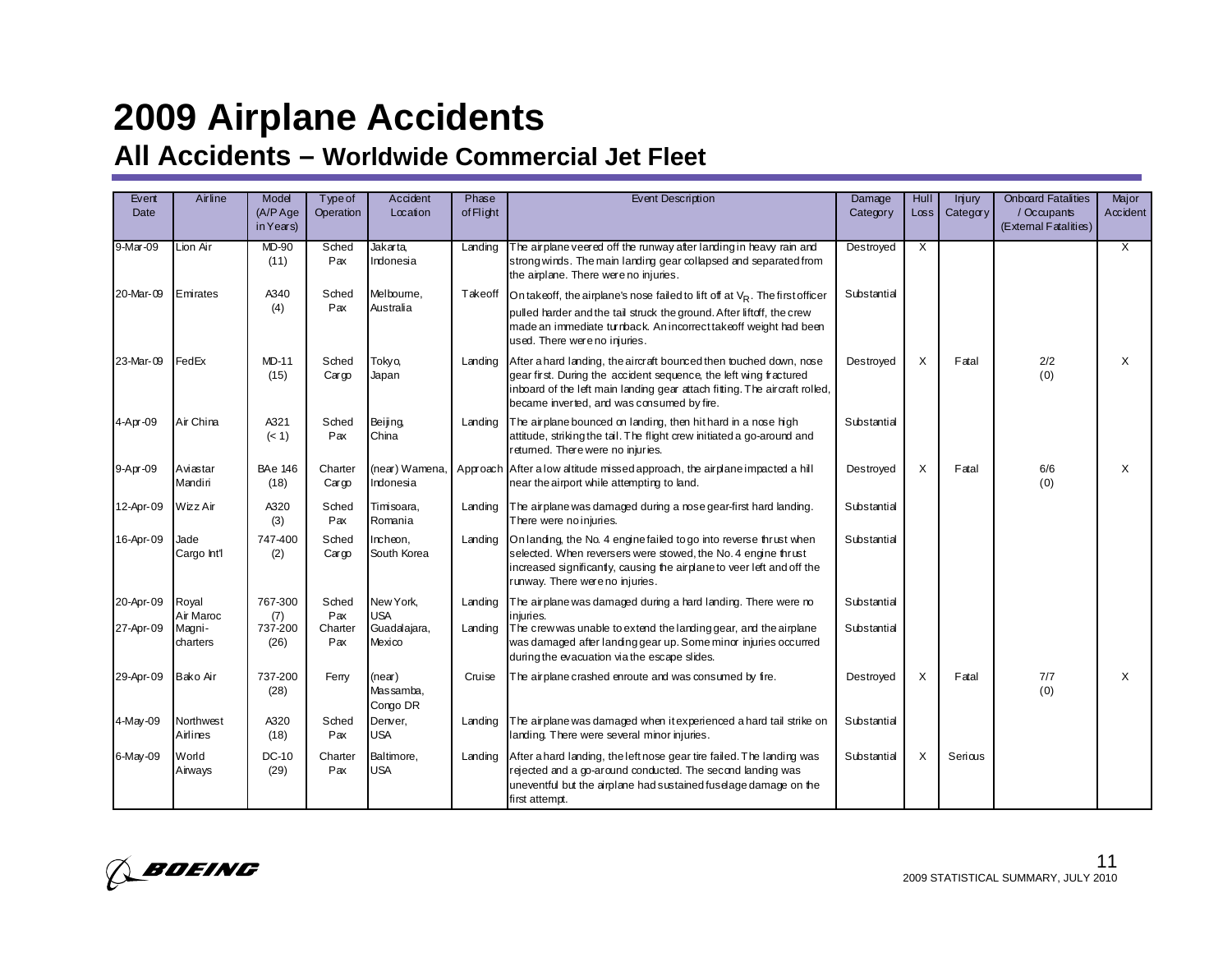| Event<br>Date | Airline                        | Model<br>(A/P Age<br>in Years) | Type of<br>Operation | Accident<br>Location         | Phase<br>of Flight | <b>Event Description</b>                                                                                                                                                                                                            | Damage<br>Category | Hull<br>$L$ <sub>os</sub> $s$ | Injury<br>Category | <b>Onboard Fatalities</b><br>/ Occupants<br>(External Fatalities) | Major<br>Accident |
|---------------|--------------------------------|--------------------------------|----------------------|------------------------------|--------------------|-------------------------------------------------------------------------------------------------------------------------------------------------------------------------------------------------------------------------------------|--------------------|-------------------------------|--------------------|-------------------------------------------------------------------|-------------------|
| $7-May-09$    | <b>NAS Air</b>                 | A320<br>(1)                    | Sched<br>Pax         | Alexandria,<br>Egypt         | Landing            | The airplane sustained damage after a hard landing. There were no<br>injuries.                                                                                                                                                      | Substantial        |                               |                    |                                                                   |                   |
| 8-May-09      | Saudi Arabian<br>Airlines      | <b>MD-90</b><br>(9)            | Ferry                | Riyadh,<br>Saudi Arabia      | Taxi               | The airplane was damaged after it veered off the runway into soft<br>ground during exit orto a high speed taxiway. The left main landing<br>gear collapsed and the airplane dragged its left wing. There were no<br>injuries.       | Substantial        | X                             |                    |                                                                   |                   |
| 8-May-09      | Asiana<br>Airlines             | 747-400<br>(14)                | Sched<br>Cargo       | (near) Frankfurt,<br>Germany | Approach           | The airplane, on final approach, lost most of the left hand inboard<br>fore flap. It punctured the fuselage and impacted the vertical<br>stabilizer. There were no injuries.                                                        | Substantial        |                               |                    |                                                                   |                   |
| 19-May-09     | American<br>Airlines           | 777-200<br>(9)                 | Sched<br>Pax         | Miami,<br><b>USA</b>         | Parked             | During cargo loading operations, an employee fell from the cargo<br>loader ladder to the ramp.                                                                                                                                      |                    |                               | Fatal              | (1)                                                               |                   |
| 1-Jun-09      | Air France                     | A330<br>(4)                    | Sched<br>Pax         | (over)<br>Atlantic Ocean     | Cruise             | The airplane was reported missing when communication was lost. It<br>was later found to have crashed into the Atlantic Ocean.                                                                                                       | Destroyed          | X                             | Fatal              | 228/228<br>(0)                                                    | Χ                 |
| 3-Jun-09      | China<br>Cargo                 | <b>MD-11</b><br>(15)           | Sched<br>Cargo       | Urumai,<br>China             | Landing            | The airplane's aft fuselage sustained damage during a hard landing.<br>There were no injuries.                                                                                                                                      | Substantial        |                               |                    |                                                                   |                   |
| 3-Jun-09      | Aeroflot-<br>Nord              | 737-500<br>(18)                | Sched<br>Pax         | (near)<br>Moscow, Russia     | Cruise             | The airplane encountered heavy hail enroute causing damage to<br>wings and fuselage. The airplane landed at the destination airport<br>safely. There were no injuries.                                                              | Substantial        |                               |                    |                                                                   |                   |
| 6-Jun-09      | Myanma<br>Airways              | $F-28$<br>(32)                 | Sched<br>Pax         | Akyab,<br>Myanmar            | Landing            | The airplane sustained damage to the right main landing gear and<br>right wing when it departed the runway during landing. It came to a<br>stop after hitting trees and running over a ditch. There were several<br>minor injuries. | Destroved          | X                             |                    |                                                                   | X                 |
| 8-Jun-09      | United<br>Airlines             | 777-200<br>(7)                 | Sched<br>Pax         | (over) Pacific<br>Ocean      | Cruise             | A flight attendant sustained a broken ankle after footing was lost on<br>the access ladder to the lower lobe attendant crew rest area.                                                                                              |                    |                               | Serious            |                                                                   |                   |
| 9-Jun-09      | Saudi Arabian<br>Airlines      | <b>MD-11</b><br>(11)           | Sched<br>Cargo       | Khartoum,<br>Sudan           | Landing            | The airplane's fuselage and nose landing gear were damaged during<br>a hard landing. There were no injuries.                                                                                                                        | Substantial        |                               |                    |                                                                   |                   |
| 27-Jun-09     | <b>US Airways</b>              | 737-400<br>(18)                | Sched<br>Pax         | Tampa,<br><b>USA</b>         | Landing            | The airplane's nose landing gear was severely damaged during a<br>hard landing. There were no injuries.                                                                                                                             | Substantial        |                               |                    |                                                                   |                   |
| 30-Jun-09     | Yemenia                        | A310<br>(19)                   | Sched<br>Pax         | (over)<br>Indian Ocean       |                    | Approach The airplane was on approach when it went missing from radar. It<br>was later found to have crashed into the Indian Ocean.                                                                                                 | Destroyed          | Χ                             | Fatal              | 152/153<br>(0)                                                    | $\times$          |
| 7-Jul-09      | Rossiya<br>Russian<br>Airlines | A320<br>(7)                    | Sched<br>Pax         | St. Petersburg,<br>Russia    | Landing            | The airplane was damaged when it experienced a tail strike on<br>landing. There were no injuries.                                                                                                                                   | Substantial        |                               |                    |                                                                   |                   |

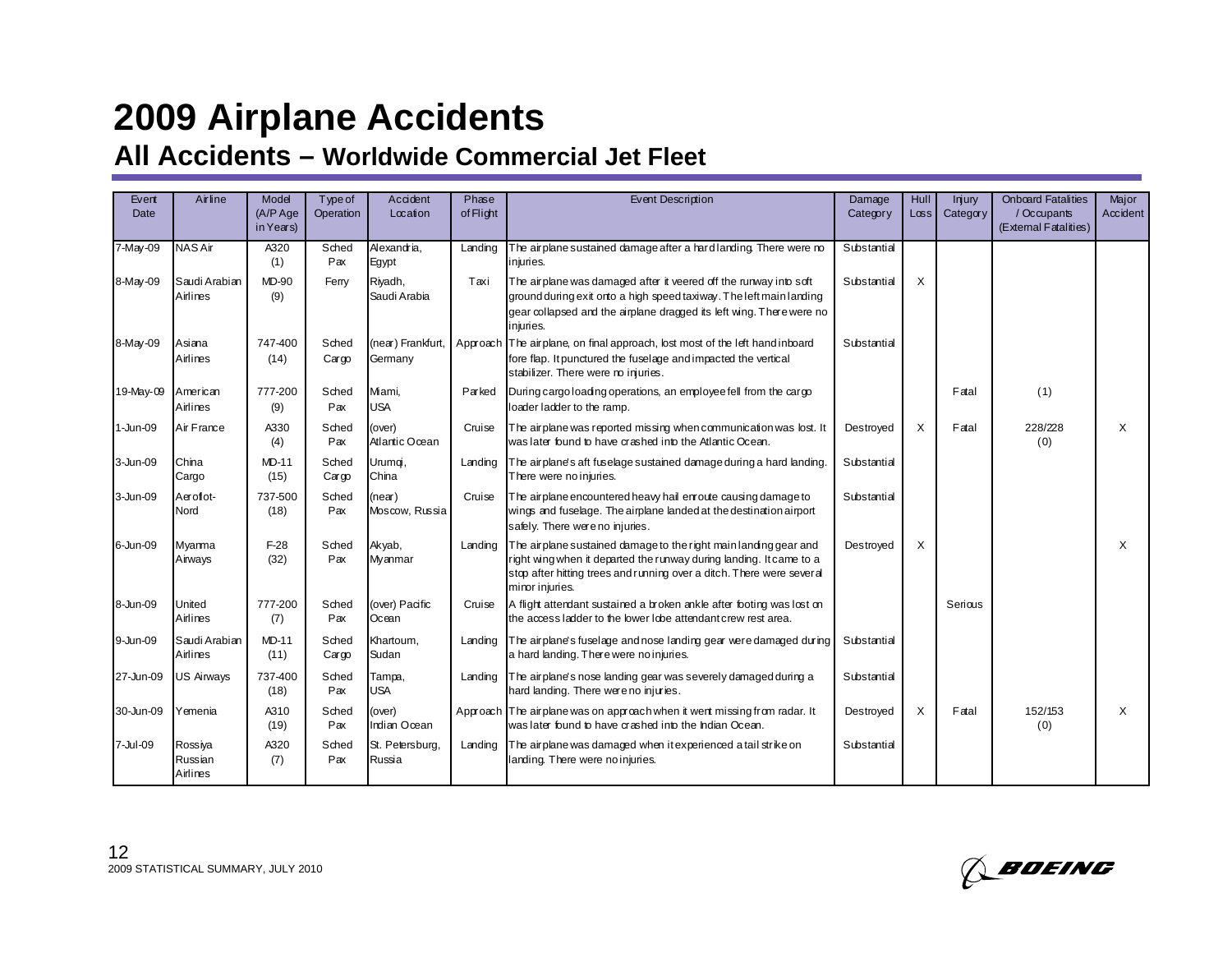| Event       | Airline                         | Model                | <b>Type of</b> | Accident                                  | Phase            | <b>Event Description</b>                                                                                                                                                                                                                 | Damage      | Hull              | Injury   | <b>Onboard Fatalities</b> | Major    |
|-------------|---------------------------------|----------------------|----------------|-------------------------------------------|------------------|------------------------------------------------------------------------------------------------------------------------------------------------------------------------------------------------------------------------------------------|-------------|-------------------|----------|---------------------------|----------|
| <b>Date</b> |                                 | $(A/P \text{Age})$   | Operation      | Location                                  | of Flight        |                                                                                                                                                                                                                                          | Category    | Loss <sub>1</sub> | Category | / Occupants               | Accident |
|             |                                 | in Years)            |                |                                           |                  |                                                                                                                                                                                                                                          |             |                   |          | (External Fatalities)     |          |
| 17-Jul-09   | Transaero<br>Airlines           | 737-400<br>(19)      | Sched<br>Pax   | Moscow,<br>Russia                         | Landing          | During a hard bounced landing, the airplane sustained damage wher<br>its tail struck the runway. There were no injuries.                                                                                                                 | Substantial |                   |          |                           |          |
| 21-Jul-09   | Aeromexico                      | 737-700<br>(5)       | Sched<br>Pax   | San Francisco,<br><b>USA</b>              | Tow              | During airplane pushback operation, the nose landing gear partially<br>collapsed when the drag strut fractured. There were no injuries.                                                                                                  | Substantial |                   |          |                           |          |
| 3-Aug-09    | Saha Air                        | 707-300<br>(32)      | Sched<br>Pax   | Ahwaz,<br>Iran                            | Initial<br>Climb | Shortly after liftoff, the No.2 engine had an uncontained failure.<br>Shrapnel impacted and damaged the No.1 engine and punctured the<br>left main fuel tank. The aircraft returned to an uneventful landing.<br>There were no injuries. | Substantial |                   |          |                           |          |
| 4-Aug-09    | Sata<br>Internacional           | A320<br>(< 1)        | Sched<br>Pax   | Ponta Delgada<br>Portugal                 | Landing          | The airplane sustained damage when it made a hard landing on the<br>runway. There were no injuries.                                                                                                                                      | Substantial |                   |          |                           |          |
| 10-Aug-09   | All Nippon<br>Airways           | 737-800<br>(< 1)     | Sched<br>Pax   | Tokyo,<br>Japan                           | Landing          | The airplane sustained damage to the aft fuselage after a tail strike<br>on landing. There were no injuries.                                                                                                                             | Substantial |                   |          |                           |          |
| 4-Sep-09    | Air India                       | 747-400<br>(16)      | Sched<br>Pax   | Mumbai.<br>India                          | Taxi             | During taxi to the runway, a fire started near the No.1 engine and left<br>wing due to a fuel leak. The airplane sustained fire damage. There<br>were several minor evacuation injuries.                                                 | Substantial |                   |          |                           |          |
| 13-Sep-09   | ufthansa.<br>Cargo              | <b>MD-11</b><br>(17) | Sched<br>Cargo | Mexico City,<br>Mexico                    | Landing          | The airplane sustained damage to the forward fuselage and nose<br>landing gear after a hard landing. There were no injuries.                                                                                                             | Substantial |                   |          |                           |          |
| 14-Sep-09   | Contact Air<br>Flugdienst       | $F-100$<br>(13)      | Sched<br>Pax   | Stuttgart,<br>Germany                     | Landing          | The crew was unable to extend the main landing gear, and the<br>airplane sustained fuselage damage while landing gear up. There<br>were several minor injuries.                                                                          | Substantial |                   |          |                           |          |
| 1-Oct-09    | Wind Jet                        | A319<br>(3)          | Sched<br>Pax   | (near) Catania,<br>ltaly                  | Cruise           | While en route, the airplane encountered severe turbulence and hail.<br>damaging the radome and wing. There were no injuries.                                                                                                            | Substantial |                   |          |                           |          |
| 2-Oct-09    | Malaysia<br>Airlines            | 737-400<br>(16)      | Charter<br>Pax | Kuching,<br>Malaysia                      | Tow              | During pushback, the airplane was damaged when the left main<br>landing gear collapsed forward and the airplane came to rest on its<br>left engine. There were no injuries.                                                              | Substantial |                   |          |                           |          |
| 6-Oct-09    | <b>Boliviana</b><br>de Aviacion | 737-300<br>(19)      | Sched<br>Pax   | (new)<br>Cochabamba.<br>Bolivia           | Cruise           | The airplane encountered heavy hail in flight, sustaining damage to<br>the nose cone, wings, empernage and all leading edges. There were<br>no injuries.                                                                                 | Substantial |                   |          |                           |          |
| 20-Oct-09   | Centurion<br>Air Cargo          | <b>MD-11</b><br>(17) | Sched<br>Cargo | Montevideo,<br>Uruguay                    | Landing          | The airplane sustained damage to the right main landing gear and<br>right wing when it made a hard landing in reduced visibility<br>conditions. There were no injuries.                                                                  | Substantial |                   |          |                           |          |
| 21-Oct-09   | Sudan<br>Airways                | 707-300<br>(40)      | Sched<br>Cargo | (near) Sharjah<br>United Arab<br>Emirates | Initial<br>Climb | Shortly after initial dimb, the airplane banked to the right and<br>impacted the ground. The airplane was consumed by post impact<br>fire.                                                                                               | Destroyed   | X                 | Fatal    | 6/6<br>(0)                | $\times$ |

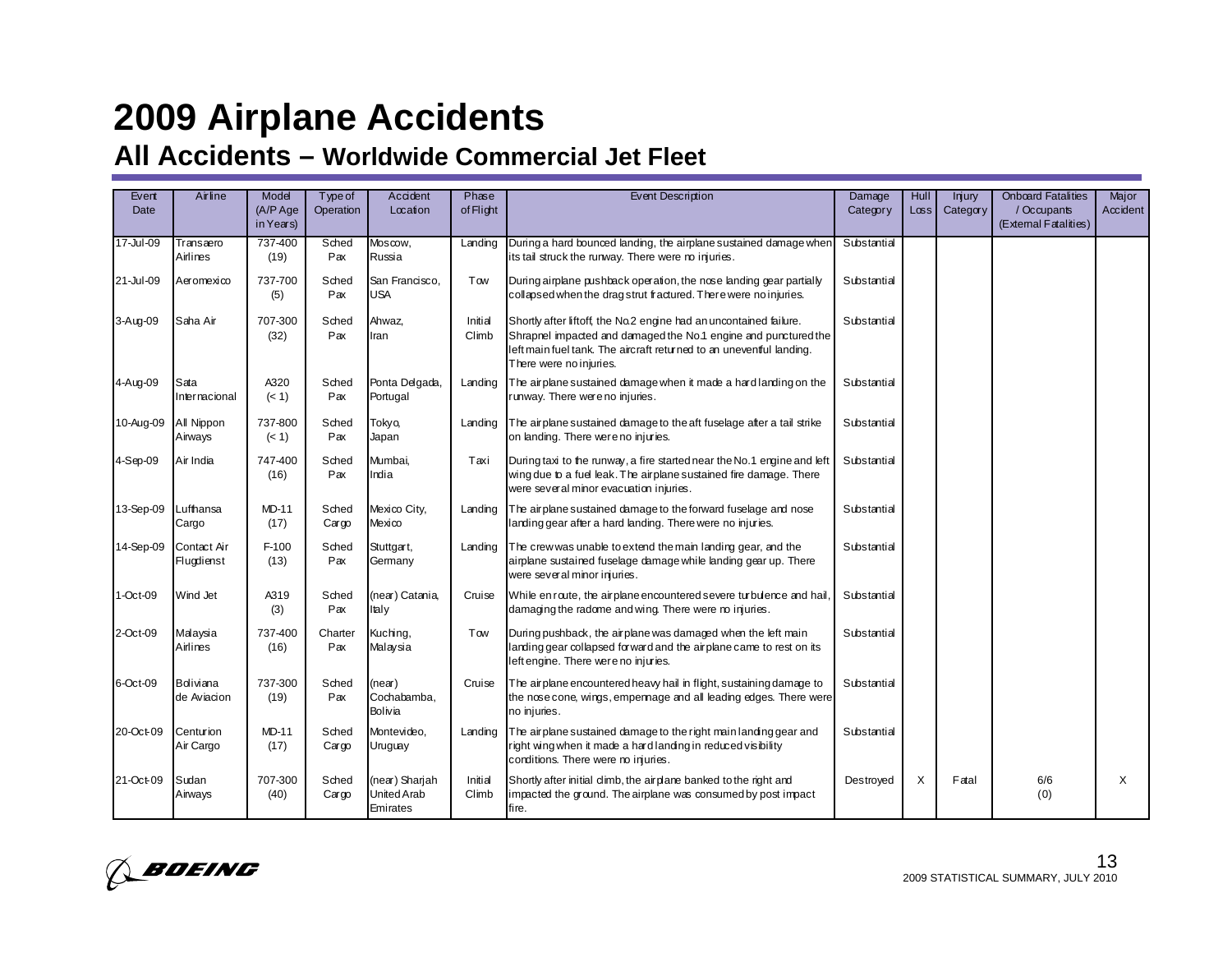| Event     | Airline                              | Model                | Type of           | Accident                   | Phase     | <b>Event Description</b>                                                                                                                                                                                                                                                      | Damage      | Hull                   | <b>Injury</b> | <b>Onboard Fatalities</b>   | Major    |
|-----------|--------------------------------------|----------------------|-------------------|----------------------------|-----------|-------------------------------------------------------------------------------------------------------------------------------------------------------------------------------------------------------------------------------------------------------------------------------|-------------|------------------------|---------------|-----------------------------|----------|
| Date      |                                      | $(A/P \text{Age})$   | Operation         | Location                   | of Flight |                                                                                                                                                                                                                                                                               | Category    | $\lfloor \cos \rfloor$ | Category      | / Occupants                 | Accident |
|           |                                      | in Years)            |                   |                            |           |                                                                                                                                                                                                                                                                               |             |                        |               | (External Fatalities)       |          |
| 30-Oct-09 | Pegasus<br>Airlines                  | 737-800<br>(2)       | Sched<br>Pax      | Malatya,<br>Turkey         | Taxi      | The airplane sustained damage when the left wing struck a light pole<br>during taxi. There were no injuries.                                                                                                                                                                  | Substantial |                        |               |                             |          |
| 2-Nov-09  | Delta<br>Air Lines                   | MD-90<br>(14)        | Sched<br>Pax      | (near)<br>Phoenix, USA     | Climb     | While dimbing through 12,000 feet, the airplane was damaged when<br>it struck a flock of birds. The flight diverted and landed uneventfully.<br>There were no injuries.                                                                                                       | Substantial |                        |               |                             |          |
| 18-Nov-09 | Iran<br>Air                          | $F-100$<br>(17)      | Sched<br>Pax      | lsfahan,<br>Iran           | Landing   | Unable to retract the main landing gear, the crew elected to return.<br>On landing, the left main landing gear collapsed. There were no<br>iniuries.                                                                                                                          | Substantial |                        |               |                             |          |
| 19-Nov-09 | Compagnie<br>Africaine<br>d'Aviation | MD-82<br>(21)        | Sched<br>Pax      | Goma,<br>Congo, DR         | Landing   | After landing in rainy weather, the airplane was damaged when it<br>overran the runway and impacted lava remains. There were several<br>minor injuries.                                                                                                                       | Destroyed   | X                      |               |                             | $\times$ |
| 28-Nov-09 | Avient<br>Aviation                   | <b>MD-11</b><br>(18) | Sched<br>$C$ argo | Shanghai,<br>China         | Takeoff   | The airplane failed to get airborne at takeoff rotation, overran the<br>runway, struck retaining walls, and caught fire.                                                                                                                                                      | Destroyed   | X                      | Fatal         | 3/7<br>(0)                  | X        |
| 1-Dec-09  | <b>TAF</b><br>Linhas<br>Aereas       | 727-200<br>(40)      | Sched<br>$C$ argo | Sao Paulo,<br>Brazil       | Taxi      | On taxi in, following a normal landing, the airplane was damaged<br>when its brakes failed and it struck a maintenance stand. There were<br>no injuries.                                                                                                                      | Substantial |                        |               |                             |          |
| 2-Dec-09  | Merpati<br>Nusantara<br>Airlines     | $F-100$<br>(16)      | Sched<br>Pax      | <b>Kupang</b><br>Indonesia | Landing   | After failing to get the left main landing gear extended, the crew<br>elected to land with it partially extended. Directional control was lost<br>during landing, and the airplane was damaged when it veered off the<br>runway. There were no injuries.                      | Substantial |                        |               |                             |          |
| 17-Dec-09 | <b>TAF</b><br>Linhas<br>Aereas       | 727-200<br>(35)      | Sched<br>Pax      | Manaus,<br>Brazil          |           | Approach On final approach, the airplane encountered a wind shear condition.<br>After the crew elected to go around, the airplane was damaged when<br>it contacted trees on climbout. The airplane diverted to an uneventful<br>landing. There were no injuries.              | Substantial |                        |               |                             |          |
| 21-Dec-09 | Merpati<br>Nusantara<br>Airlines     | 737-300<br>(21)      | Sched<br>Pax      | Makassar,<br>Indonesia     | Landing   | The airplane was damaged after a hard landing in heavy rain and a<br>tailwind. There were no injuries.                                                                                                                                                                        | Substantial |                        |               |                             |          |
| 21-Dec-09 | Canadian<br>North                    | 737-200<br>(22)      | Sched<br>Pax      | Calgary,<br>Canada         | Parked    | During an airplane de-icing operation prior to departure, a de-icer<br>was fatally injured when he fell from the bucket to the tarmac.                                                                                                                                        |             |                        | Fatal         | (1)                         |          |
| 22-Dec-09 | American<br>Airlines                 | 737-800<br>(8)       | Sched<br>Pax      | Kingston,<br>Jamaica       | Landing   | After landing at night in poor weather and a tailwind, the airplane was<br>Destroyed<br>damaged when it over ran the runway, broke through the perimeter<br>fence, travelled across a road and came to rest near the Caribbean<br>Sea. There were a number of minor injuries. |             | X                      |               |                             | $\times$ |
| 29-Dec-09 | Wizz<br>Air                          | A320<br>(1)          | Sched<br>Pax      | Boryspil,<br>Ukraine       | Landing   | After landing in poor weather, with snow and low visibility, the<br>airplane was damaged when it veered off the side of the runway<br>shortly after touchdown and ground looped. There were no injuries.                                                                      | Substantial |                        |               |                             |          |
| 62        | <b>Total</b><br>Accidents            |                      |                   |                            |           |                                                                                                                                                                                                                                                                               |             | 17                     |               | 413 Onboard<br>(2) External | 13       |

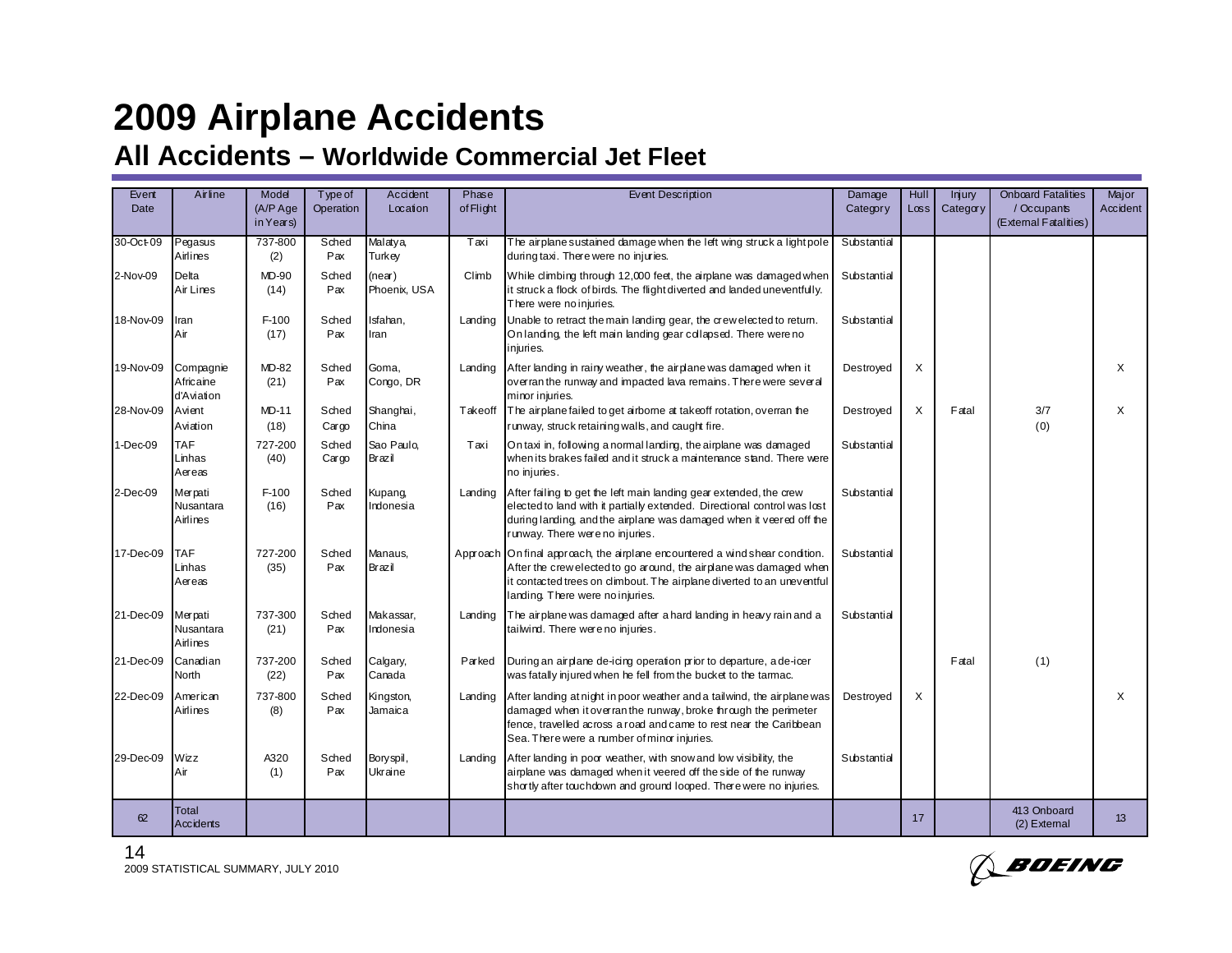### **Departures, Flight Hours, and Jet Airplanes in Service\* Worldwide Operations 1990 Through 2009**



- 563.5 million departures since 1959 (433.3 million on Boeing airplanes)
- 993.5 million flight hours since 1959 (768.7 million on Boeing airplanes)
- There were 37 (16 Boeing) significant types built by 16 original manufacturers that contributed to the hours, departures, and fleet numbers. There are currently four manufacturers of large commercial Western-built jet airplanes.

\* Certified jet airplanes greater than 60,000 pounds maximum gross weight, including those in temporary non-flying status and those in use by non-airline operators. Excluded are commercial airplanes operated in military service and CIS/USSR-manufactured airplanes.

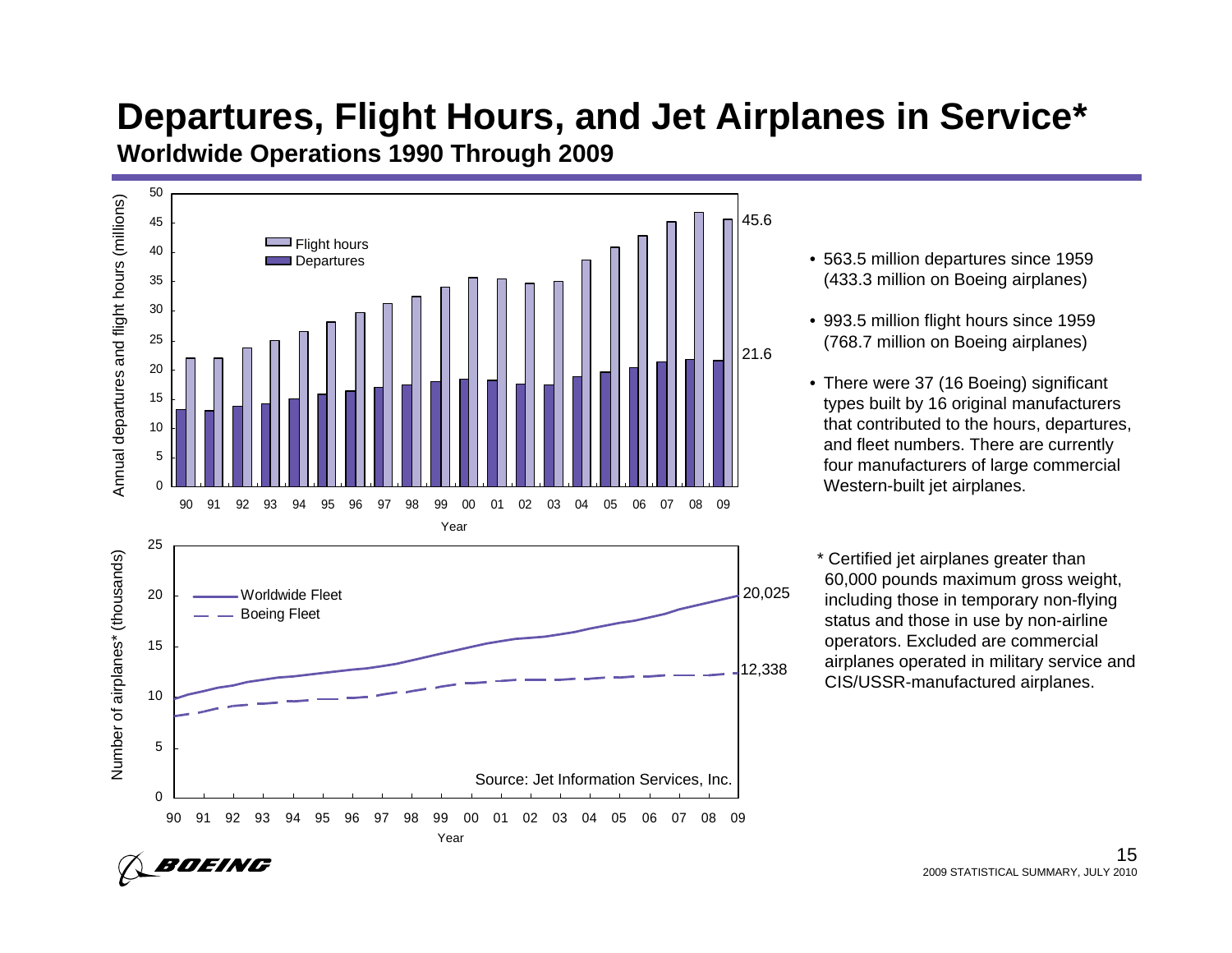### **Accident Summary by Type of Operation Worldwide Commercial Jet Fleet**

| Type of operation                                                       |              | All Accidents |           | <b>Fatal Accidents</b> |                    | <b>Onboard Fatalities</b><br>(External Fatalities)* | <b>Hull Loss Accidents</b> |           |  |
|-------------------------------------------------------------------------|--------------|---------------|-----------|------------------------|--------------------|-----------------------------------------------------|----------------------------|-----------|--|
|                                                                         | 1959-2009    | 2000-2009     | 1959-2009 | 2000-2009              | 1959-2009          | 2000-2009                                           | 1959-2009                  | 2000-2009 |  |
| Passenger                                                               | 1,344        | 301           | 475       | 72                     | 27,833<br>(778)    | 4,942<br>(171)                                      | 659                        | 138       |  |
| - Scheduled<br>- Charter                                                | 1,235<br>109 | 280<br>21     | 430<br>45 | 69<br>3                | 23,719<br>4,114    | 4,938<br>4                                          | 593<br>66                  | 131<br>7  |  |
| Cargo                                                                   | 244          | 81            | 73        | 14                     | 255<br>(329)       | 42<br>(73)                                          | 164                        | 52        |  |
| Maintenance test, ferry,<br>positioning, training, and<br>demonstration | 116          | 11            | 44        | 3                      | 208<br>(66)        | 17<br>(0)                                           | 73                         | 8         |  |
| <b>Totals</b>                                                           | 1,704        | 393           | 592       | 89                     | 28,296<br>(1, 173) | 5,001<br>(244)                                      | 896                        | 198       |  |
| U.S. and Canadian Operators                                             | 530          | 77            | 176       | 14                     | 6,153<br>(381)     | 355<br>(15)                                         | 217                        | 32        |  |
| Rest of the World                                                       | 1,174        | 316           | 416       | 75                     | 22,143<br>(792)    | 4,646<br>(229)                                      | 679                        | 166       |  |
| <b>Totals</b>                                                           | 1,704        | 393           | 592       | 89                     | 28,296<br>(1, 173) | 5,001<br>(244)                                      | 896                        | 198       |  |

\*External fatalities include on-ground fatalities as well as fatalities on other aircraft involved.



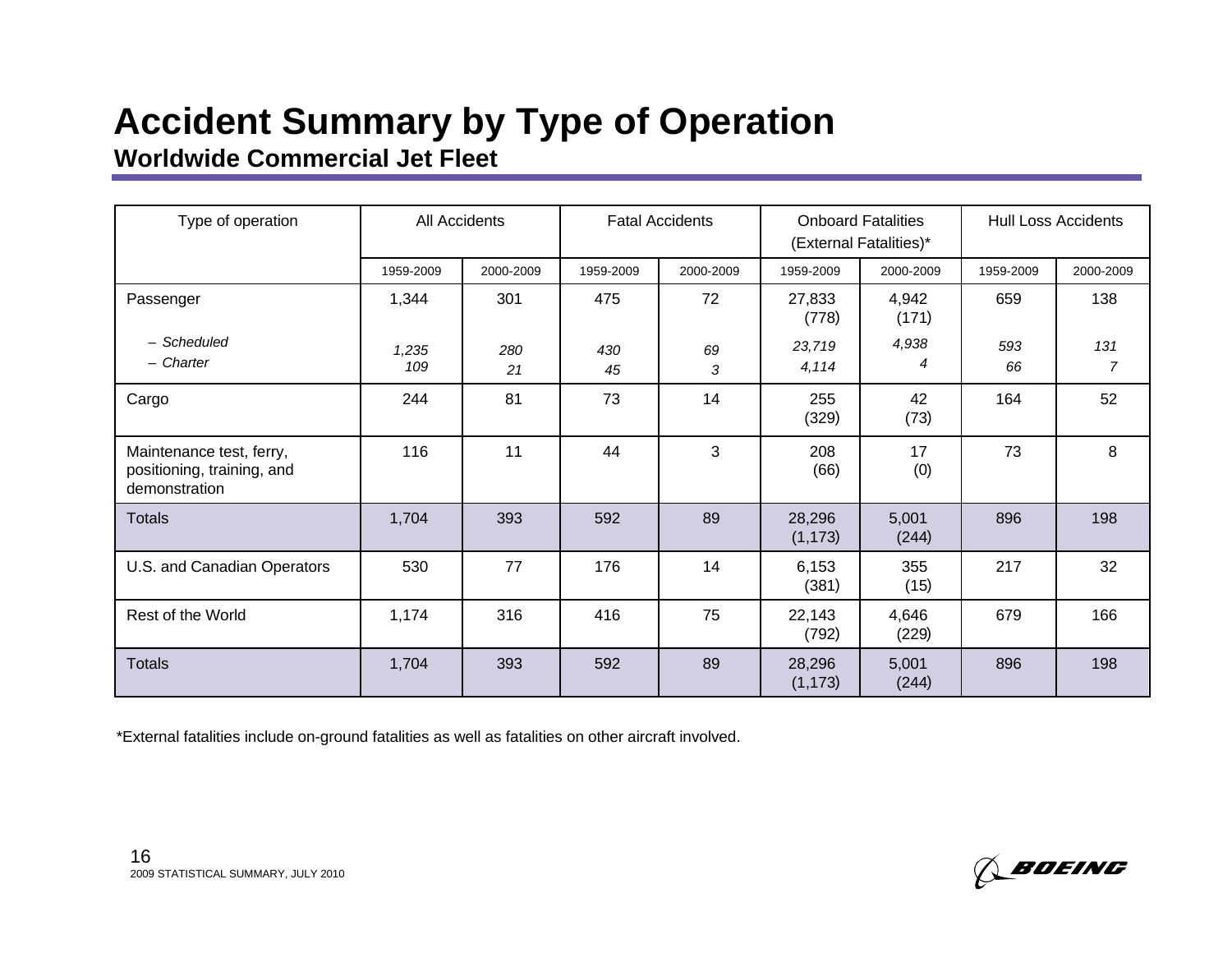#### **Accident Summary by Injury and Damage All Accidents – Worldwide Commercial Jet Fleet**

#### 479 Fatal accidents with hull loss25 Fatal accidents with substantial damage 52 Accidents without substantial damage (but with serious injuries) 88 Fatal accidentswithout substantial damage **Total 1704**643 Substantial damage without fatalities **1959 Through 2009** *592 Fatal Accidents(35% of Total) 1112 Non-Fatal Accidents(65% of Total)* 417 Hull loss without fatalities

Number of Accidents

#### *89 Fatal Accidents(23% of Total)* 73 Fatal acc. w/ hull loss3 Fatal accidents withsubstantial damage 12 Accidents without substantial damage (but with serious injuries) 13 Fatal accidents without substantial damage **Total 393**167 Substantial damage without fatalities **2000 Through 2009** *304 Non-Fatal Accidents(77% of Total)* 125 Hull loss without fatalities

Number of Accidents

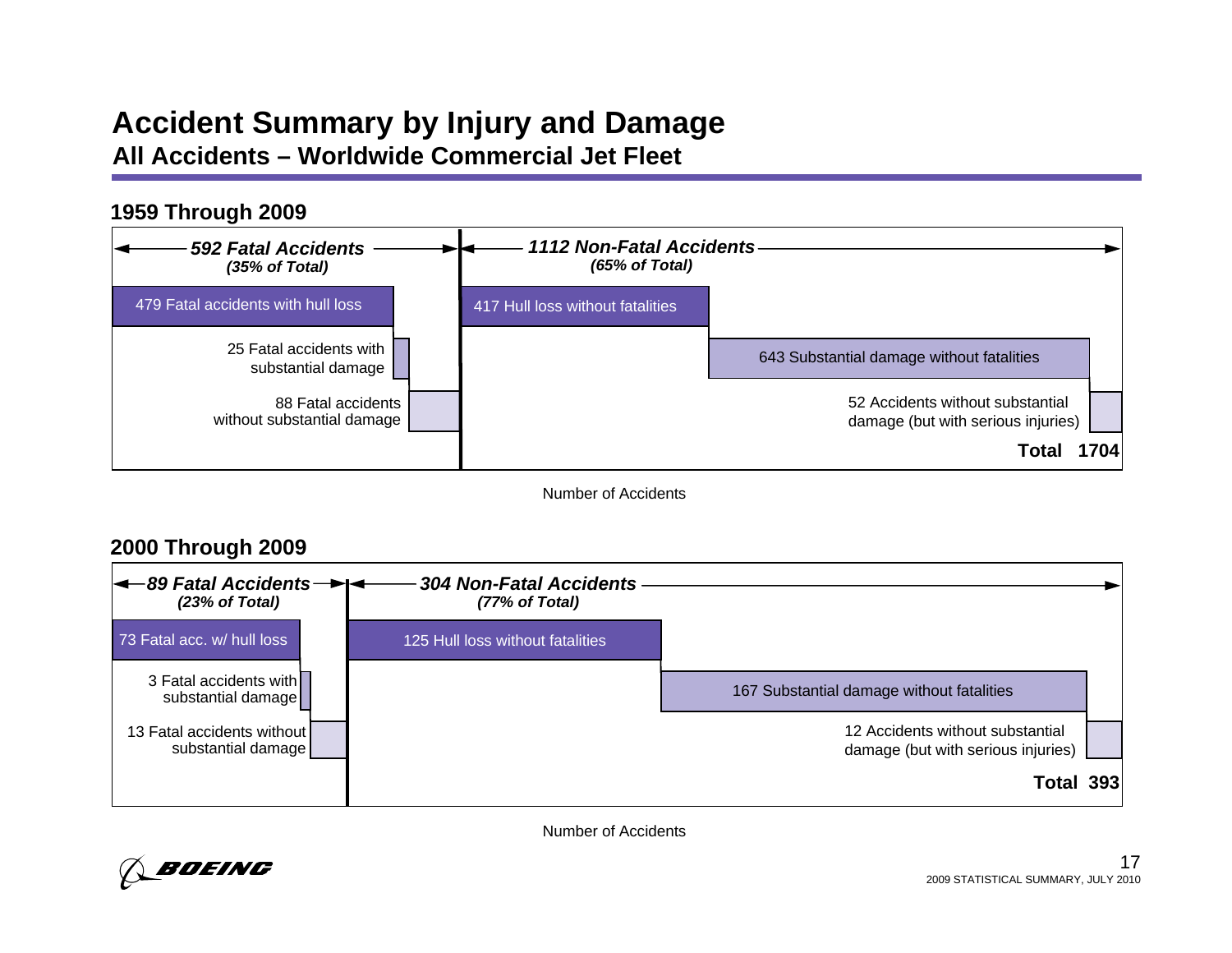### **Accident Rates and Onboard Fatalities by Year**

**Worldwide Commercial Jet Fleet – 1959 Through 2009**



182009 STATISTICAL SUMMARY, JULY 2010

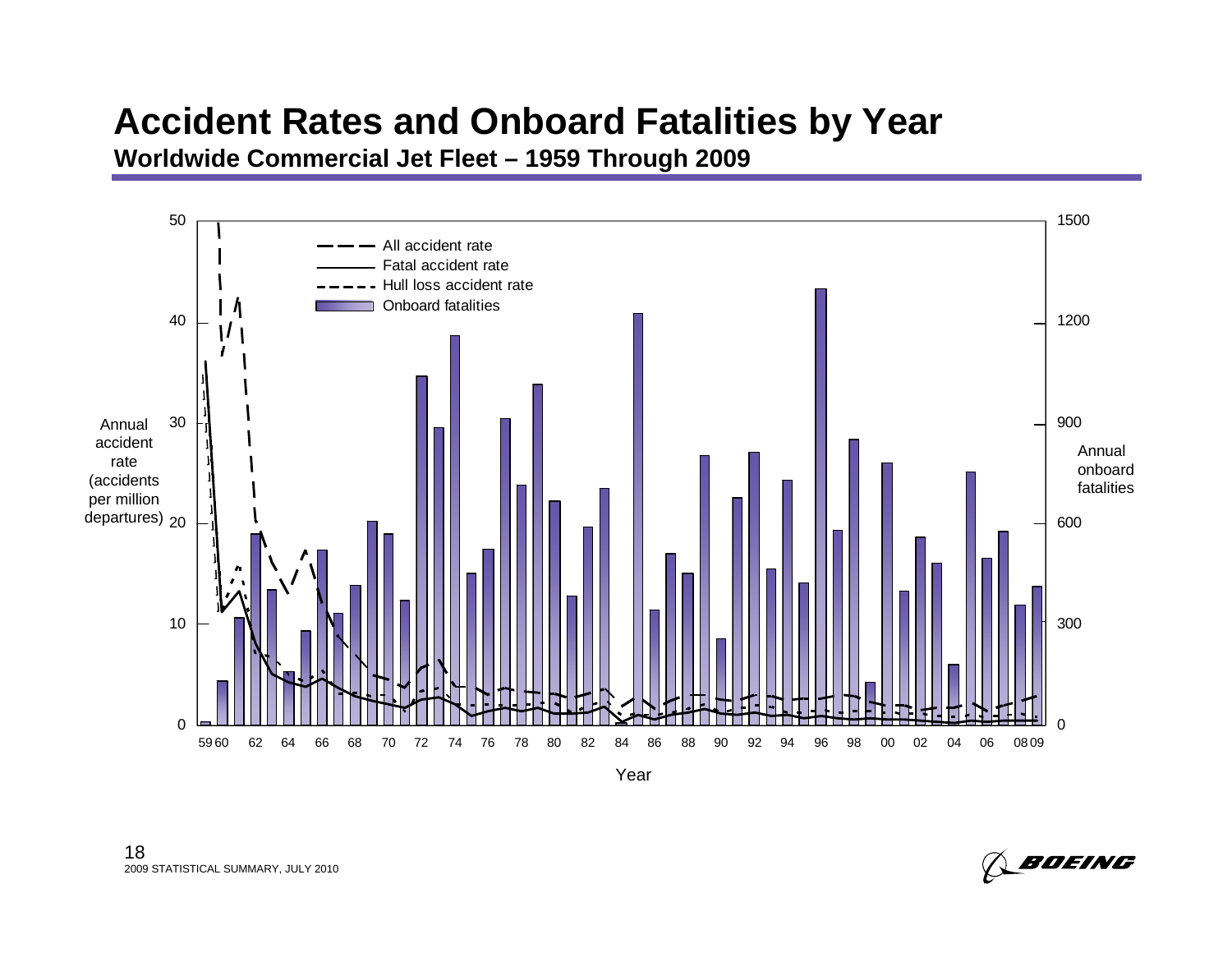### **U.S. and Canadian Operators Accident Rates by Year**

**Fatal Accidents – Worldwide Commercial Jet Fleet – 1959 Through 2009**



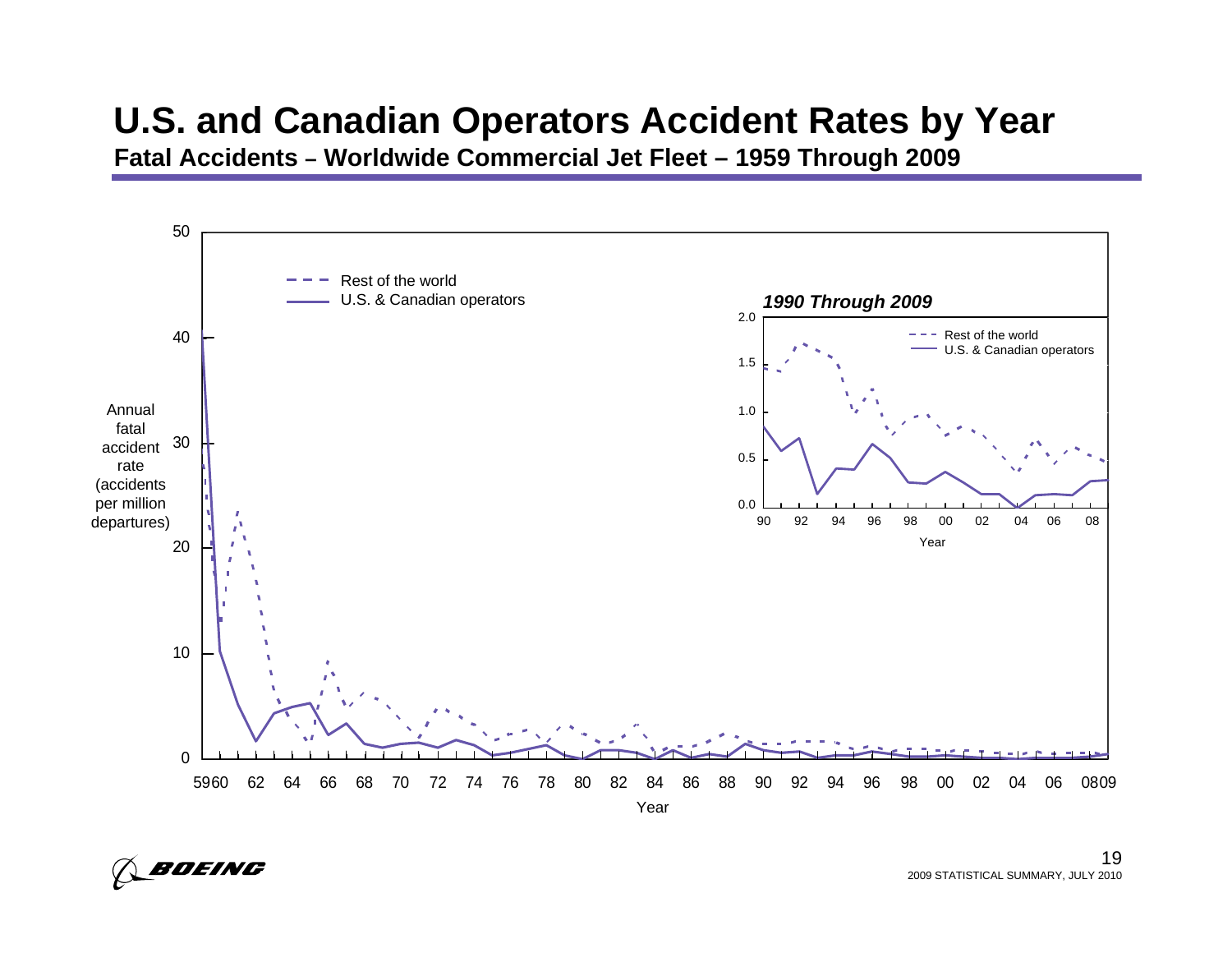# **10-Year Accident Rates by Type of Operation**

**Fatal and Hull Loss Accidents – Worldwide Commercial Jet Fleet – 2000 Through 2009**



\*Charter passenger, charter cargo, scheduled cargo, maintenance test, ferry, positioning, training, and demonstration flights

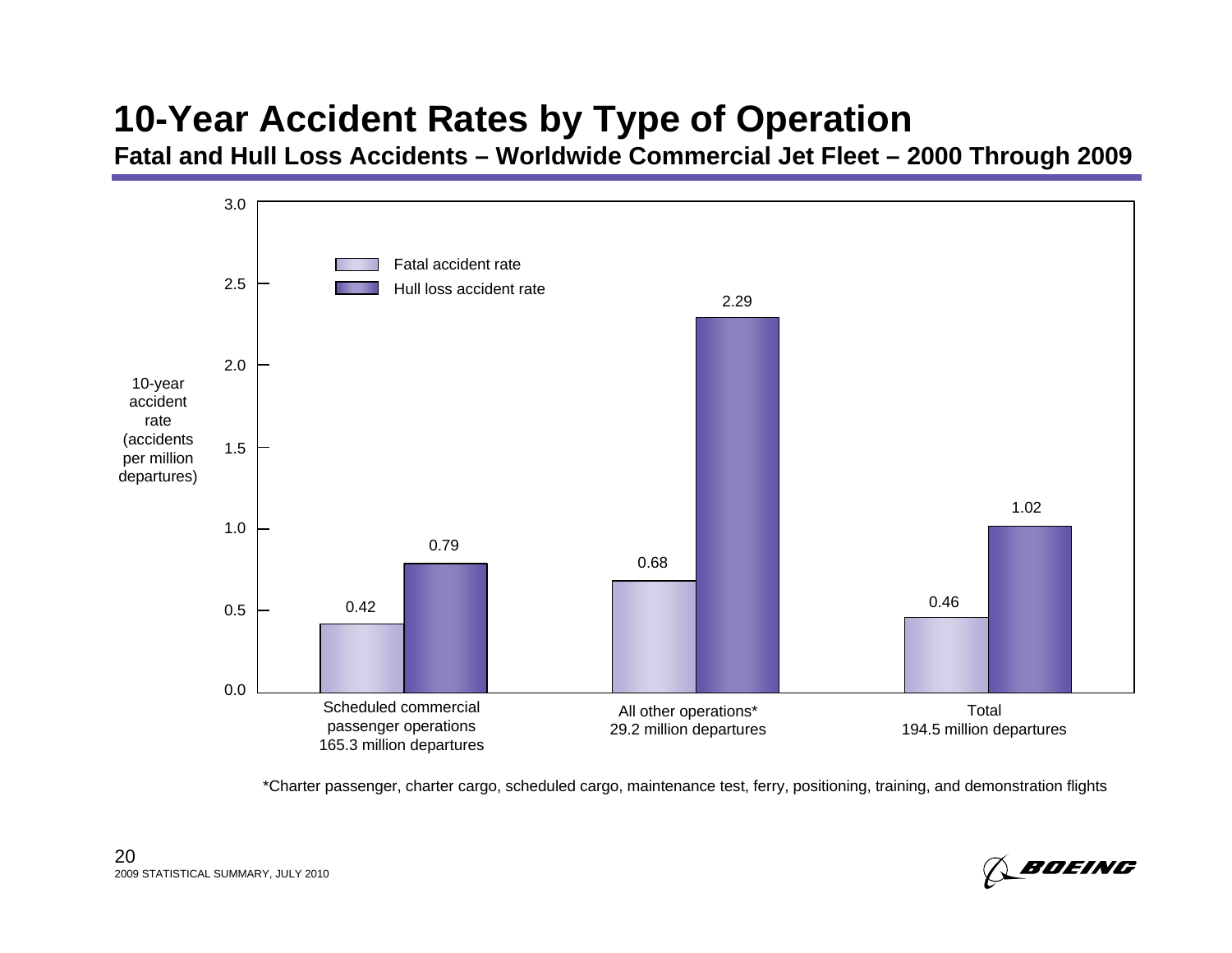# **Accident Rates by Airplane Type**

**Hull Loss Accidents – Worldwide Commercial Jet Fleet – 1959 Through 2009**

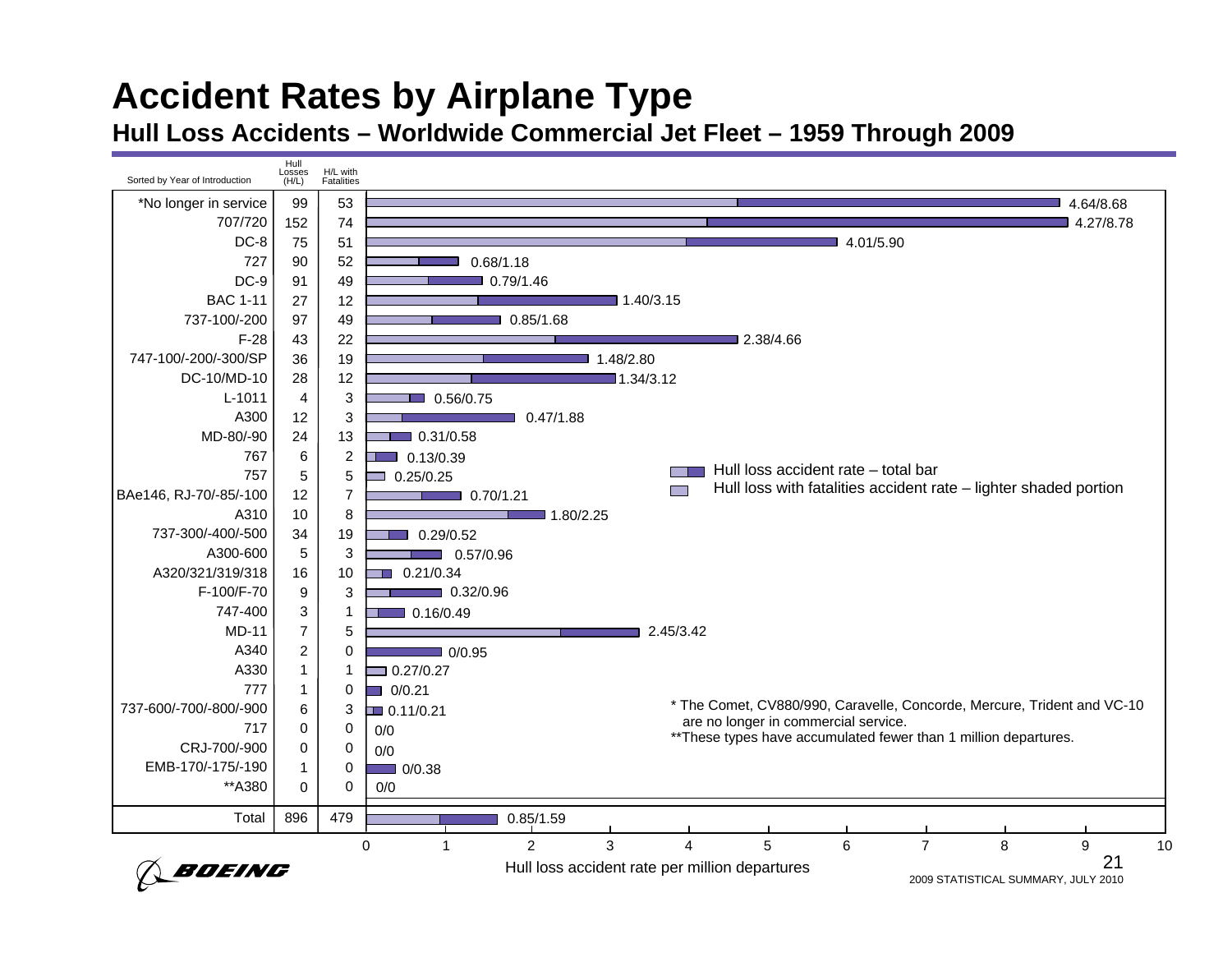#### **Fatal Accidents and Onboard Fatalities by Phase of Flight Worldwide Commercial Jet Fleet – 2000 Through 2009**



Percentages may not sum to 100% due to numerical rounding.



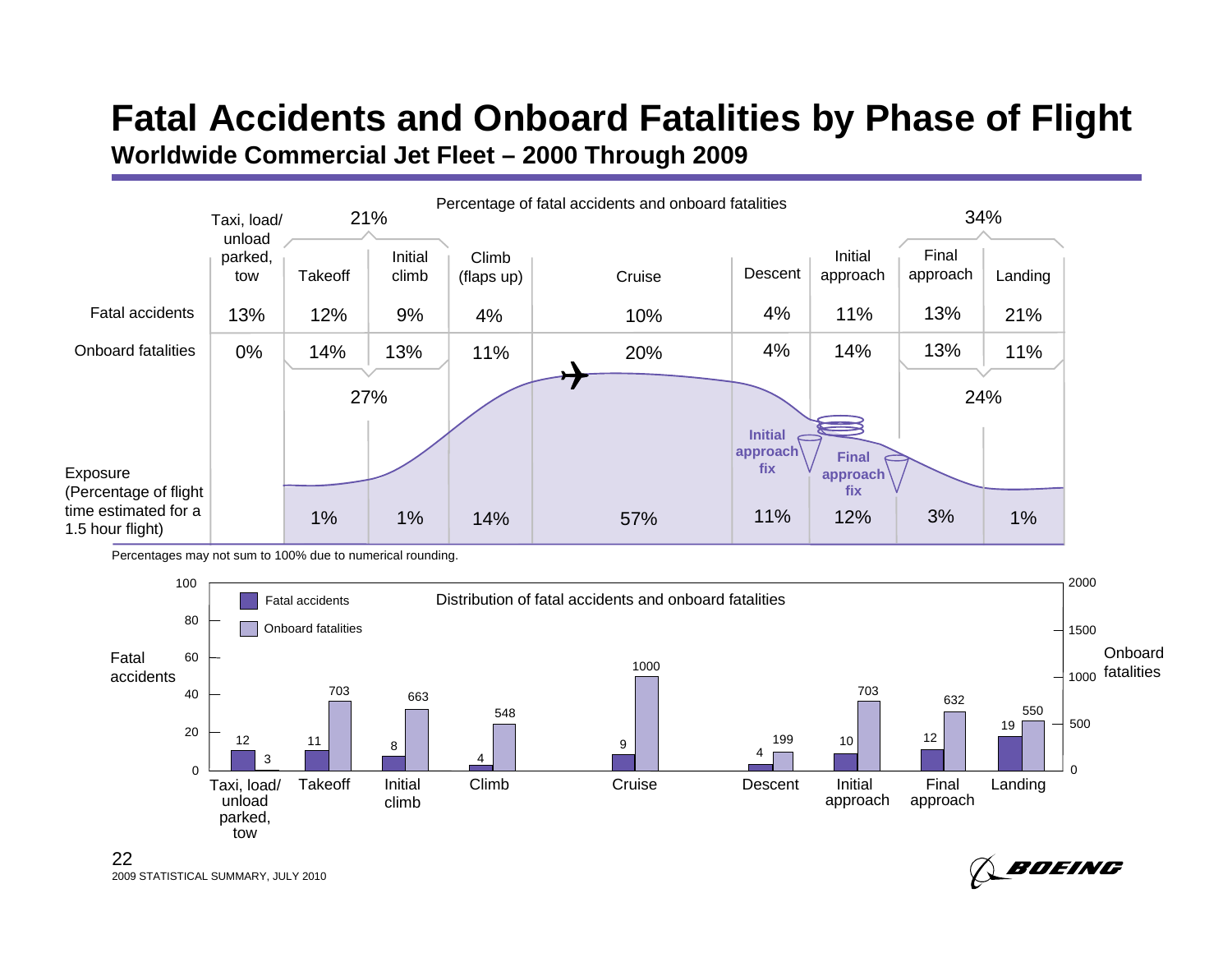#### **Fatalities by CAST/ICAO Common Taxonomy Team (CICTT) Aviation Occurrence Categories Fatal Accidents – Worldwide Commercial Jet Fleet – 2000 Through 2009**



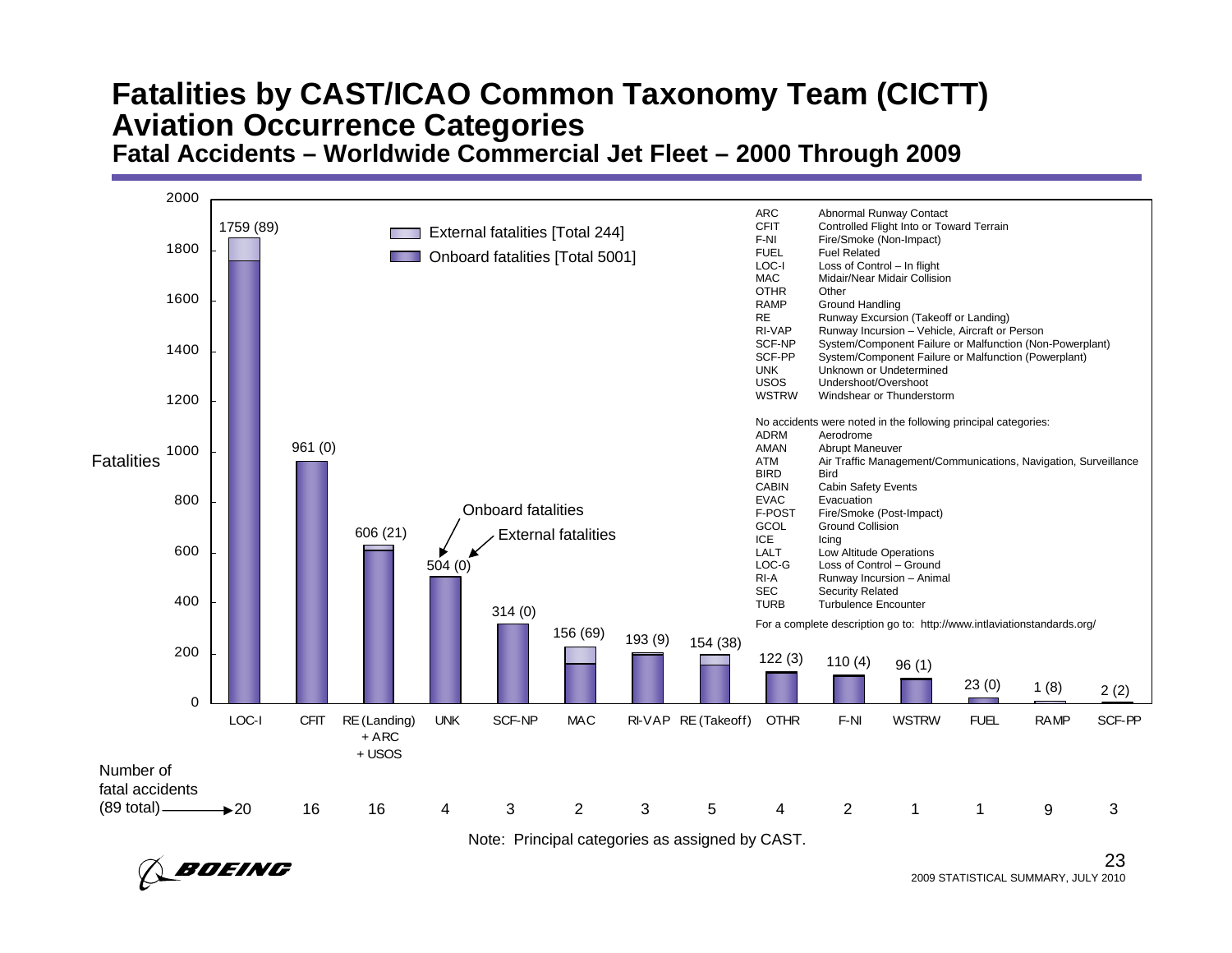### **CAST/ICAO Common Taxonomy Team (CICTT) Aviation Occurrence Categories**

The International Civil Aviation Organization (ICAO) and the Commercial Aviation Safety Team (CAST), which includes government officials and aviation industry leaders, have jointly chartered the CAST/ICAO Common Taxonomy Team (CICTT). CICTT includes experts from several air carriers, aircraft manufacturers, engine manufacturers, pilot associations, regulatory authorities, transportation safety boards, ICAO, and members from Canada, the European Union, France, Italy, the Netherlands, the United Kingdom, and the United States. CICTT is co-chaired by a representative from ICAO and CAST.

The team is charged with developing common taxonomies and definitions for aviation accident and incident reporting systems. Common taxonomies and definitions establish a standard industry language, thereby improving the quality of information and communication. With this common language, the aviation community's capacity to focus on common safety issues is greatly enhanced.

The CICTT Aviation Occurrence Taxonomy is designed to permit the assignment of multiple categories as necessary to describe the accident or incident. Since 2001, the Safety Indicator Steering Group (SISG) has met annually to assign CICTT occurrence categories to the prior year's accidents.

In a separate activity, the CAST assigned each accident to a single principal category. Those accident assignments and a brief description of the categories are reported in the preceding chart.

The CAST use of principal categories has been instrumental in focusing industry and government efforts and resources on accident prevention. Pareto charts using principal categories are used by CAST to identify changes to historic risk and to help to determine if the safety enhancements put in place are effective.

For a complete description of the categories go to: http://www.intlaviationstandards.org/